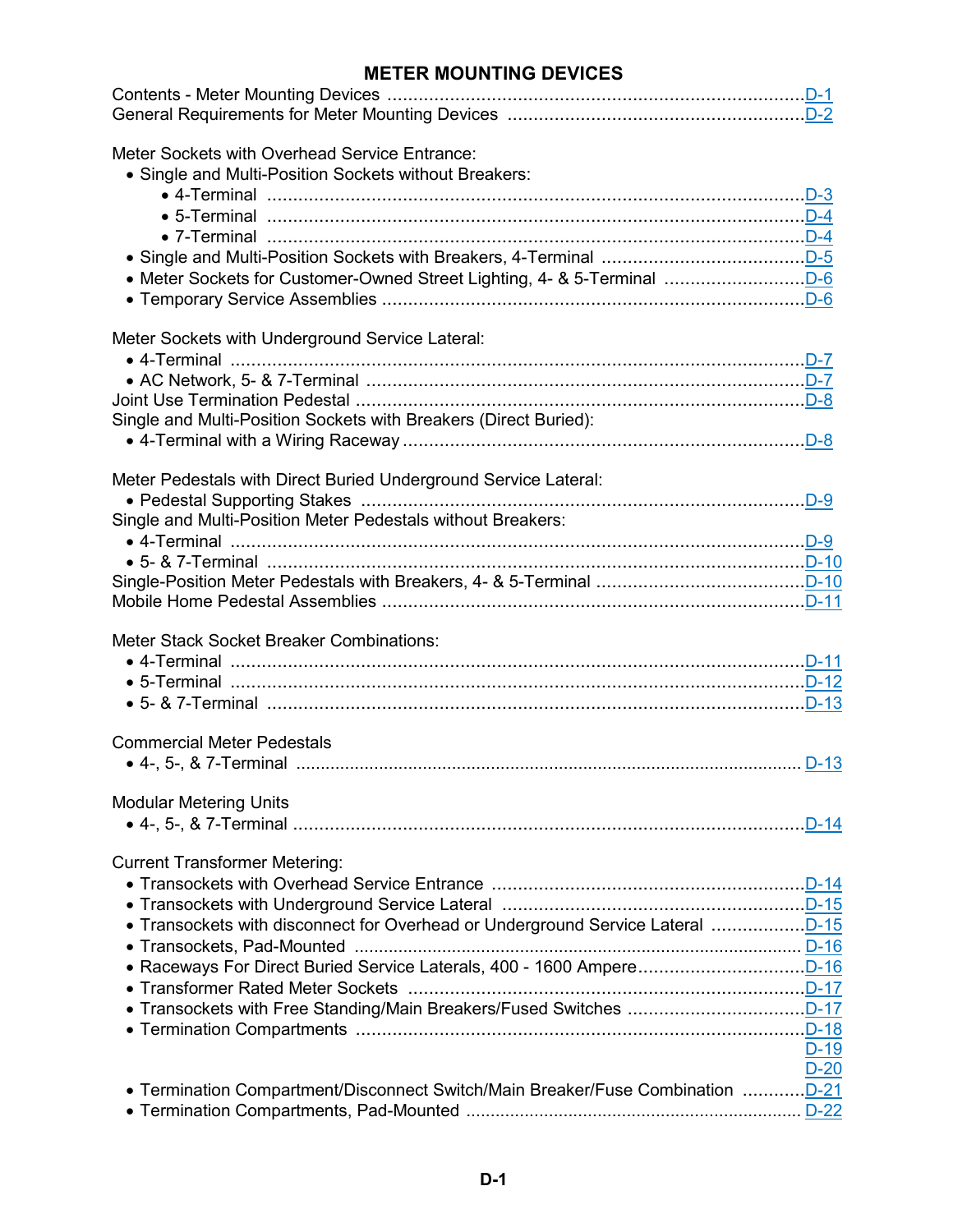#### **GENERAL REQUIREMENTS FOR METER MOUNTING DEVICES**

## <span id="page-1-0"></span>**General**

 1. Only meter mounting devices and service termination equipment listed in this Section (D) of this manual are to be used. The listing of equipment in this manual is not an endorsement or indication of suitability, but only that it is acceptable for installation of our metering equipment and termination of our service lateral conductors as required. It is the responsibility of the customer or their electrical contractor to verify that the equipment is suitable for the installation and that it is installed in accordance with all applicable codes.

#### **Metering Devices**

- 1. Whenever practical, for overhead and underground sockets, just the basic catalog number has been indicated. Generally, manufacturers change one digit of the basic number or add prefix or suffix letters to the basic number to designate hub size, knockout sizes, knockout locations, or other minor variations of the basic approved socket. To obtain the complete catalog number for a specific installation, consult the catalog of the socket manufacturer.
- 2. Only meter sockets and associated equipment that are approved by the State of Wisconsin Comm. Dept. are to be used. To be approved, equipment and materials must be listed by a nationally recognized testing laboratory approved by Commerce Dept., such as Underwriters Laboratories (U.L.), ETL, etc. and be labeled. In addition, all equipment and materials are to be installed and used as labeled and in accordance with the manufactures instructions. If the meter socket is an integral part of a panel board or pedestal, then one label is sufficient.
- 3. All meter sockets shall be ringless style and shall include bypass devices.
- 4. All neutral terminals in meter sockets shall be of the double lay-in type and permit the use of either aluminum or copper conductors.
- 5. If a 4-terminal meter socket is supplied with a removable factory installed 5th terminal, the 5th terminal shall be removed by the customer.
- 6. Equipment listed for underground service lateral cable may be used for an overhead service provided that the socket is designed for field modification by having a removable cover plate at the top, and that an adequate water-tight hub of compatible design is properly installed onto the socket.
- 7. U.L. listed meter sockets are rated in two categories:
	- a. General Purpose For intermittent duty at 100 percent rated current; continuous duty at 80 percent rated current.
	- b. Continuous Duty For continuous operation at 100 percent rated current. For specific applications, consult the catalog of the manufacturer.
- 8. Meter mounting equipment accepted for use on the We Energies System shall not be considered acceptable until listed in the "D" section of this manual.
- 9. All equipment must be adequately rated without cables being laced. We Energies does not lace cables.
- 10. Although equipment may be listed on the following pages, it is the responsibility of the contractor to verify that the equipment is rated for the available short-circuit current of the service. The available short-circuit current is available from the local district office.

While all reasonable care has been taken to ensure the accuracy of the catalog numbers in this section, we cannot guarantee that they are free of errors due to changes by the manufacturers or typographical errors. It is the responsibility of the installer to verify that the proper equipment is installed and that it is installed in accordance with the manufacturer's instructions and in compliance with all applicable state and local codes.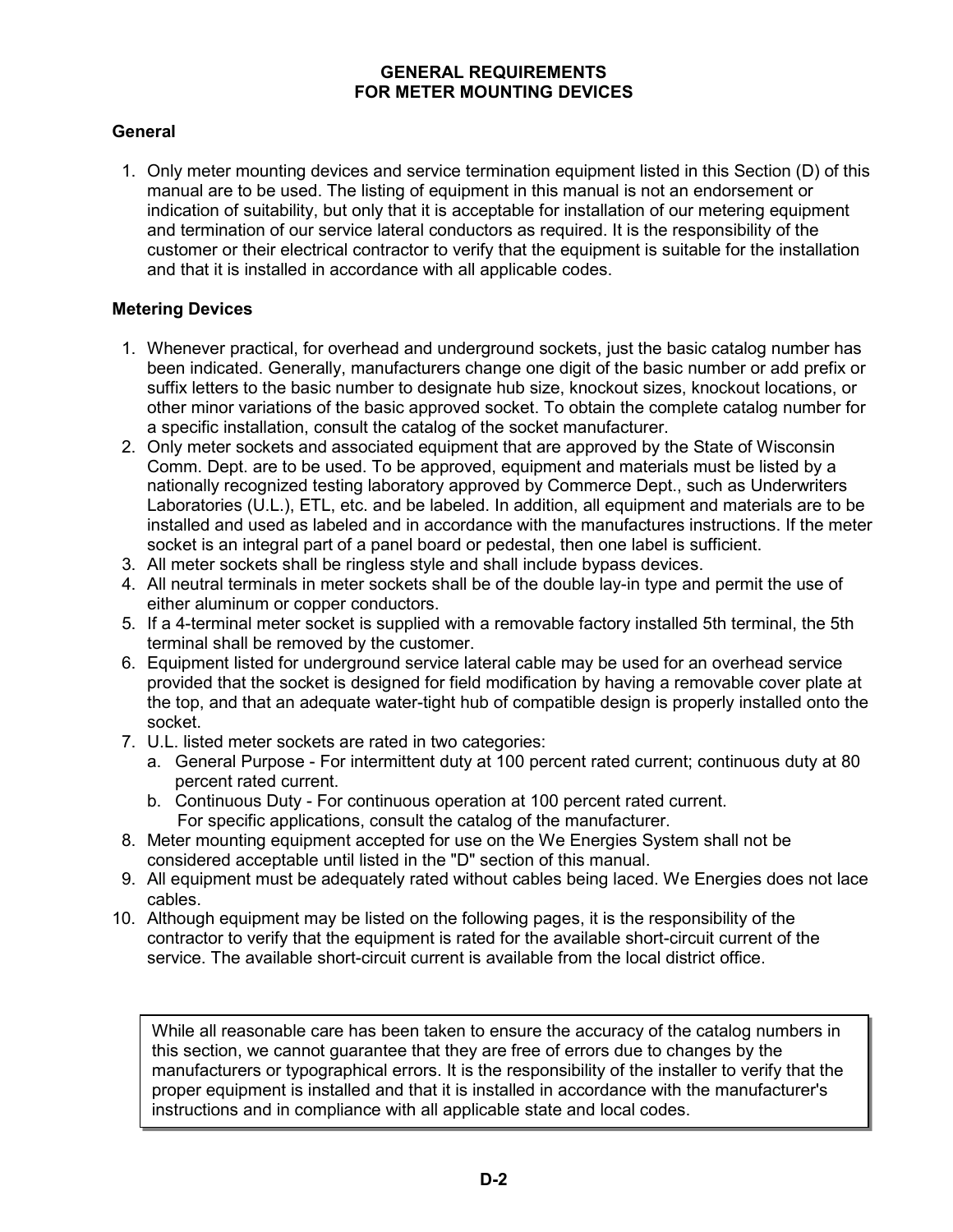## **4-TERMINAL SINGLE AND MULTI-POSITION METER SOCKETS WITH OVERHEAD SERVICE ENTRANCE**

<span id="page-2-0"></span>

|           |        | Service Application     |               | Reference |
|-----------|--------|-------------------------|---------------|-----------|
| $1\alpha$ | 2-Wire | 120 Volts               | 0-30 Amperes  | M-6       |
| 10        | 2-Wire | 240 Volts               | 0-100 Amperes | M-6       |
| 10        | 2-Wire | 277 Volts               | 0-60 Amperes  | M-6       |
| $1\alpha$ | 2-Wire | 480 Volts (Ungrounded)* | 0-100 Amperes | M-6       |
| $1\sigma$ | 3-Wire | 120/240 Volts           | 0-200 Amperes | $M-7$     |

|                      | Socket Catalog Numbers       |                                                                  |                                                           |                                                              |                                                                                       |
|----------------------|------------------------------|------------------------------------------------------------------|-----------------------------------------------------------|--------------------------------------------------------------|---------------------------------------------------------------------------------------|
| Supplier             | 100 Amp.                     | 200 Amp.                                                         | Horizontal, Ganged<br>100 Amp./Pos.                       | Vertical, Ganged<br>100 Amp./Pos.                            | Horizontal, Ganged<br>200 Amp./Pos.                                                   |
| Cutler<br>Hammer     | UHT-RS101BE                  | UHT-RS202B-CH<br>UHT-RS213BE (4)<br>UTE4203 - CH                 | UHT- R1121B-CH (2-5 Pos.)<br>UHT-6R1131B-CH (6 Pos.)      |                                                              | UHT- R2332T-CH (2-3 Pos.)<br>UHT-4R2352T-CH (4 Pos.)<br>UHT- R2392TT-CH (5-6 Pos.)    |
| Talon/<br>Siemens(2) | <b>UAT111- P</b>             | <b>UAT317- P</b><br>UAT417- P<br>40604-025                       | UA 311- P (2-4 Pos.)                                      | UA2B11-0PZA<br>$(2 \text{ Pos.})$<br>UA3B11-0PZA<br>(3 Pos.) | UA 717- P (2-3 Pos.)<br>UA 719- P (4-6 Pos.)                                          |
| <b>Midwest</b>       | LRLPU412UA<br>UHT-RS101B-MEP | LQRLPU414BA<br>UHT-RS202B-MEP<br>UHT-RS213B-MEP<br>UT-H4203 -MEP | UHT- R1121B-MEP (2-5 Pos.)<br>UHT-6R1131B-MEP (6 Pos.)    |                                                              | UHT- R2332T-MEP (2-3 Pos.)<br>UHT-4R2352T-MEP (4 Pos.)<br>UHT- R2392TT-MEP (5-6 Pos.) |
| Milbank              | U7487                        | U1773                                                            | U736 (2-6 Pos.)<br>U803 (2-6 Pos.)<br>$L57$ (2-6 Pos.)(3) | U2692-XL-KK<br>(2 Pos.)<br>U2693-XL-KK<br>$(3 \text{ Pos.})$ | $U125$ (2-4 Pos.)(1)                                                                  |
| Murray               | <b>RJ192AX</b>               | <b>RS192AX</b><br>RH173CR                                        | RN 91AR (2-4 Pos.)                                        |                                                              |                                                                                       |
| Square-D             | UHT-RS101B-SQD               | UHT-RS202B-SQD<br>UHT-RS213B-SQD<br>UT-H4203 -SQD                | UHT- R1121B-SQD (2-5 Pos.)<br>UHT-6R1131B-SQD (6 Pos.)    |                                                              | UHT- R2332T-SQD (2-3 Pos.)<br>UHT-4R2352T-SQD (4 Pos.)<br>UHT- R2392TT-SQD (5-6 Pos.) |

**\* Socket with 600 volt rating is required.**

(1) K1539 set screw connector kit required.

(2) Add "S" prefix for Siemens.

(3) K1350 set screw connector kit required for 6 position.

(4) Suffix CE is also acceptable.

## **4-TERMINAL SINGLE POSITION METER SOCKETS WITH OVERHEAD SERVICE ENTRANCE 320 AMPERES** (1)(2)

|    |               | Service Application |                           | Reference |
|----|---------------|---------------------|---------------------------|-----------|
| 1Ø | 3-Wire        | 120/240 Volts       | 320 Amperes               | $M - 7$   |
|    |               |                     | Socket Catalog Numbers    |           |
|    |               | Supplier            | 320 Amp.                  |           |
|    | Cutler-Hammer |                     | 1008541-CH<br>1008541E-CH |           |
|    |               |                     |                           |           |
|    |               | Midwest             | 1008541-MEP               |           |
|    |               | <b>Milbank</b>      | U4363-X-QG (3)            |           |
|    |               | Square-D            | 1008541-SQD               |           |

**(1) These units have a maximum continuous rating of 320 amperes which must not be exceeded. 22 kAIC rated breakers are required for 320A services.**

(2) The load conductors may exit as two circuits. Check with the manufacturer for the required connector kits.

(3) Requires K4802 anti-inversion kit installed in upper right meter jaw.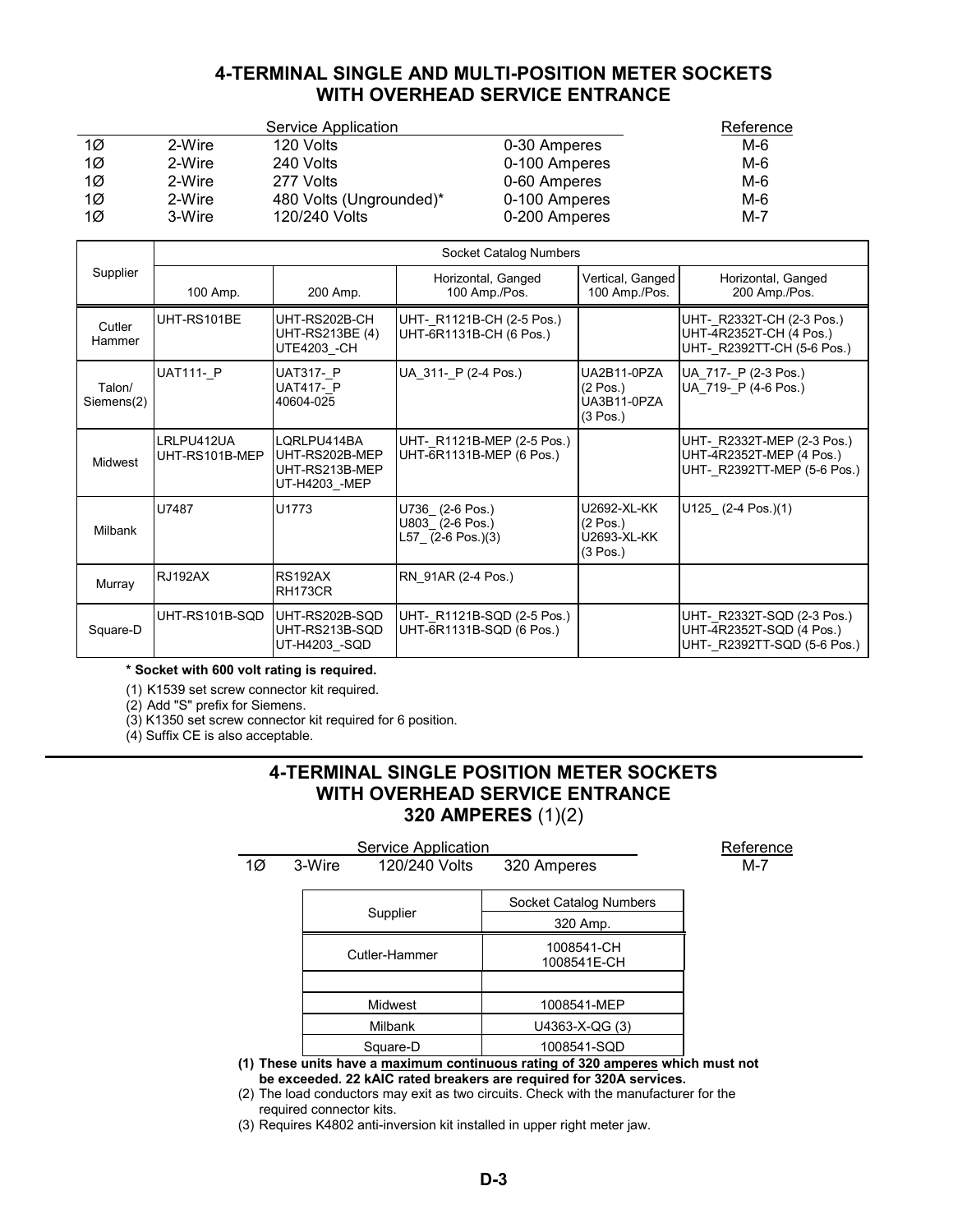## **5-TERMINAL SINGLE AND MULTI-POSITION METER SOCKETS WITH OVERHEAD SERVICE ENTRANCE**

<span id="page-3-0"></span>

|    |        | Service Application  |               | Reference |
|----|--------|----------------------|---------------|-----------|
| 1Ø | 3-Wire | 208Y/120 Volts       | 0-100 Amperes | M-8       |
| 3Ø | 3-Wire | 240 Volts (grounded) | 0-200 Amperes | M-23      |
| 3Ø | 3-Wire | 480 Volts            | 0-200 Amperes | M-23      |

|                       | Socket Catalog Numbers                                                               |                                                                        |                     |                  |                                |  |
|-----------------------|--------------------------------------------------------------------------------------|------------------------------------------------------------------------|---------------------|------------------|--------------------------------|--|
| Supplier              | 208Y/120 Volts, 1Ø                                                                   |                                                                        | 240 Volts, 30       | 480 Volts, 3Ø    | Terminal<br>Catalog            |  |
|                       | 100 Amp.                                                                             | 200 Amp.*                                                              | 200 Amp.            | 200 Amp.         | Number                         |  |
| Cutler-Hammer         |                                                                                      | UTE5213 -CH                                                            | <b>UTE5213 - CH</b> | UT-H5213 -ND-CH  |                                |  |
| Talon/<br>Siemens (5) | UAT111- P(1)<br>UA2311- P(2 Pos.)(1)<br>UA3311- P(3 Pos.)(1)<br>UA4311- P(4 Pos.)(1) | UAT317- P(1)<br>UAT417-P(1)<br>UAT 71 - P Series<br>$(2-6$ Pos. $)(1)$ |                     |                  | 659-0121                       |  |
| Midwest               |                                                                                      | UT-H5213 -MEP                                                          | UT-H5213 -MEP       | UT-H5213 -ND-MEP |                                |  |
| Milbank               | U7487(1)(3)<br>U1773(1)                                                              | U9550<br>U1773(1)<br>$U287$ (2-6 Pos.)(1)(4)                           | U9550               | U8624(2)         | 5T24,<br>5T8K2, 5T9,<br>or K5T |  |
| Murray                | RJ192AX (1)                                                                          | RH173CR<br>RS192AX (1)                                                 |                     |                  | RX012                          |  |
| Square-D              |                                                                                      | UT-H5213 -SQD                                                          | UT-H5213_-SQD       | UT-H5213 -ND-SQD |                                |  |

**\*Maximum service size is 100 amperes. These sockets may be used at the option of the customer.**

(1) See 5th Terminal Catalog Number column.

(2) This socket has a center phase disconnecting link.

(3) 5th terminal must be bolted into place.

(4) Requires K1539 set screw kit for 1-5 positions. Requires K1350 for 6 position.

(5) Add "S" prefix for Siemens.

# **7-TERMINAL SINGLE POSITION METER SOCKETS WITH OVERHEAD SERVICE ENTRANCE**

| Reference<br>Service Application                            |                     |          |                         |                        |                    |  |
|-------------------------------------------------------------|---------------------|----------|-------------------------|------------------------|--------------------|--|
| 3Ø<br>4-Wire<br>208Y/120 or 480Y/277 Volts<br>0-200 Amperes |                     |          |                         |                        |                    |  |
|                                                             |                     |          |                         | Socket Catalog Numbers |                    |  |
|                                                             | Supplier            |          | 208Y/120 Volts, 3Ø      |                        | 480Y/277 Volts, 3Ø |  |
|                                                             |                     | 100 Amp. | 200 Amp.                | 100 Amp.               | 200 Amp.           |  |
|                                                             | Cutler-Hammer       |          | <b>UTE7213 - CH</b>     |                        | <b>UTE7213 CH</b>  |  |
|                                                             | Talon / Siemens (1) |          | 40607-025               |                        | 40607-025          |  |
|                                                             | Midwest             |          | UT-H7213 -MEP           |                        | UT-H7213 -MEP      |  |
|                                                             | Milbank             | U7573    | U7421<br>U9700<br>U7423 | U7573                  | U7421<br>U9700     |  |
|                                                             | Murray              |          | RH173GR                 |                        | RH173GR            |  |
|                                                             | Square-D            |          | UT-H7213_-SQD           |                        | UT-H7213 -SQD      |  |

(1) Add "S" prefix for Siemens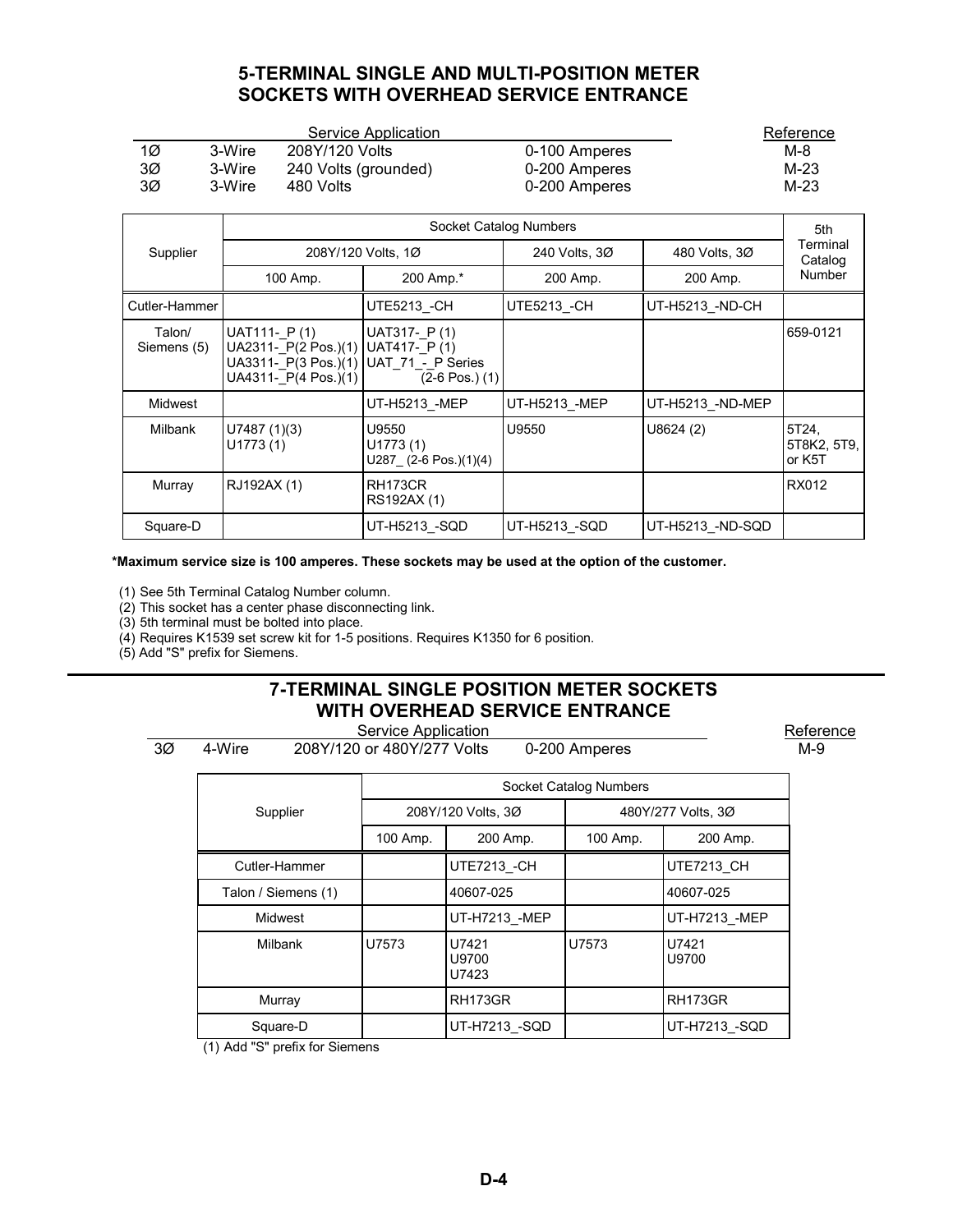## **4-TERMINAL SINGLE AND MULTI-POSITION METER SOCKETS WITH BREAKERS WITH OVERHEAD SERVICE ENTRANCE**

<span id="page-4-0"></span>

|    |        | Service Application     |               | Reference |
|----|--------|-------------------------|---------------|-----------|
| 1Ø | 2-Wire | 120 Volts               | 0-30 Amperes  | M-6       |
| 1Ø | 2-Wire | 240 Volts               | 0-100 Amperes | M-6       |
| 1Ø | 2-Wire | 277 Volts               | 0-60 Amperes  | M-6       |
| 1Ø | 2-Wire | 480 Volts (Ungrounded)* | 0-100 Amperes | M-6       |
| 1Ø | 3-Wire | 120/240 Volts           | 0-320 Amperes | $M - 7$   |

|                         | Socket Catalog Numbers                                                                                                                            |                                                                                                             |                                                       |  |
|-------------------------|---------------------------------------------------------------------------------------------------------------------------------------------------|-------------------------------------------------------------------------------------------------------------|-------------------------------------------------------|--|
| Supplier                |                                                                                                                                                   | 120/240 Volts, 1Ø                                                                                           |                                                       |  |
|                         | 100 Amp./Pos.                                                                                                                                     | 200 Amp./Pos.                                                                                               | 320 Amp./Pos.                                         |  |
| AMP $(1)$               | <b>SESMH223 (1 Pos.)</b>                                                                                                                          | <b>SESMH224 (1 Pos.)</b>                                                                                    | <b>SESMH225 (1 Pos.)</b><br><b>SESMH2244 (1 Pos.)</b> |  |
| Cutler-Hammer           | 1MP-RRLB Series                                                                                                                                   | 1MP-RRLB Series MB816P200STD                                                                                |                                                       |  |
| <b>General Electric</b> | TMMR Series (2)                                                                                                                                   | TMMR Series (2)                                                                                             |                                                       |  |
| Midwest                 | R <sub>100</sub> Series                                                                                                                           | R <sub>200</sub> Series                                                                                     |                                                       |  |
| Milbank                 | U5168-XTL-100-KK (1 Pos.) (3)<br>U5842-RL-100-KK (1 Pos.) (3)<br>U285 (2-6 Pos.) (4)<br>$U290$ $(4-6$ Pos.) $(4)$<br>U590_-X-KK-K1 (2-6 Pos.) (3) | U5168-XTL-200-KK (1 Pos.) (3)<br>U5842-RL-200-KK (1 Pos.) (3)<br>U286 (2-6 Pos.) (4)<br>U588 (2-6 Pos.) (3) |                                                       |  |
| Murray                  | MP 11RJB Series                                                                                                                                   | MP 12RJB Series                                                                                             |                                                       |  |
| Siemens                 | WP 11RJB Series<br>WP 11RJBC Series                                                                                                               | WP 12RJB Series<br>WP 12RJBC Series                                                                         |                                                       |  |
| Square D                | MPH22125 (2 Pos.)<br>MPH33125 (3 Pos.)<br>MPH44125 (4 Pos.)<br>MPH55125 (5 Pos.)<br>MPH66125 (6 Pos.)                                             | MPH42200 (2 Pos.)<br>MPH43200 (3 Pos.)<br>MPH64200 (4 Pos.)<br>MPH85200 (5 Pos.)<br>MPH86200 (6 Pos.)       |                                                       |  |

#### **\*Socket with 600 volt rating required.**

(1) Add suffix "V" for vertical or "H" for horizontal

(2) TMBPH by-pass and TMBR barriers required.

(3) Rated 22 kAIC

(4) K1539 set screw connector kit required.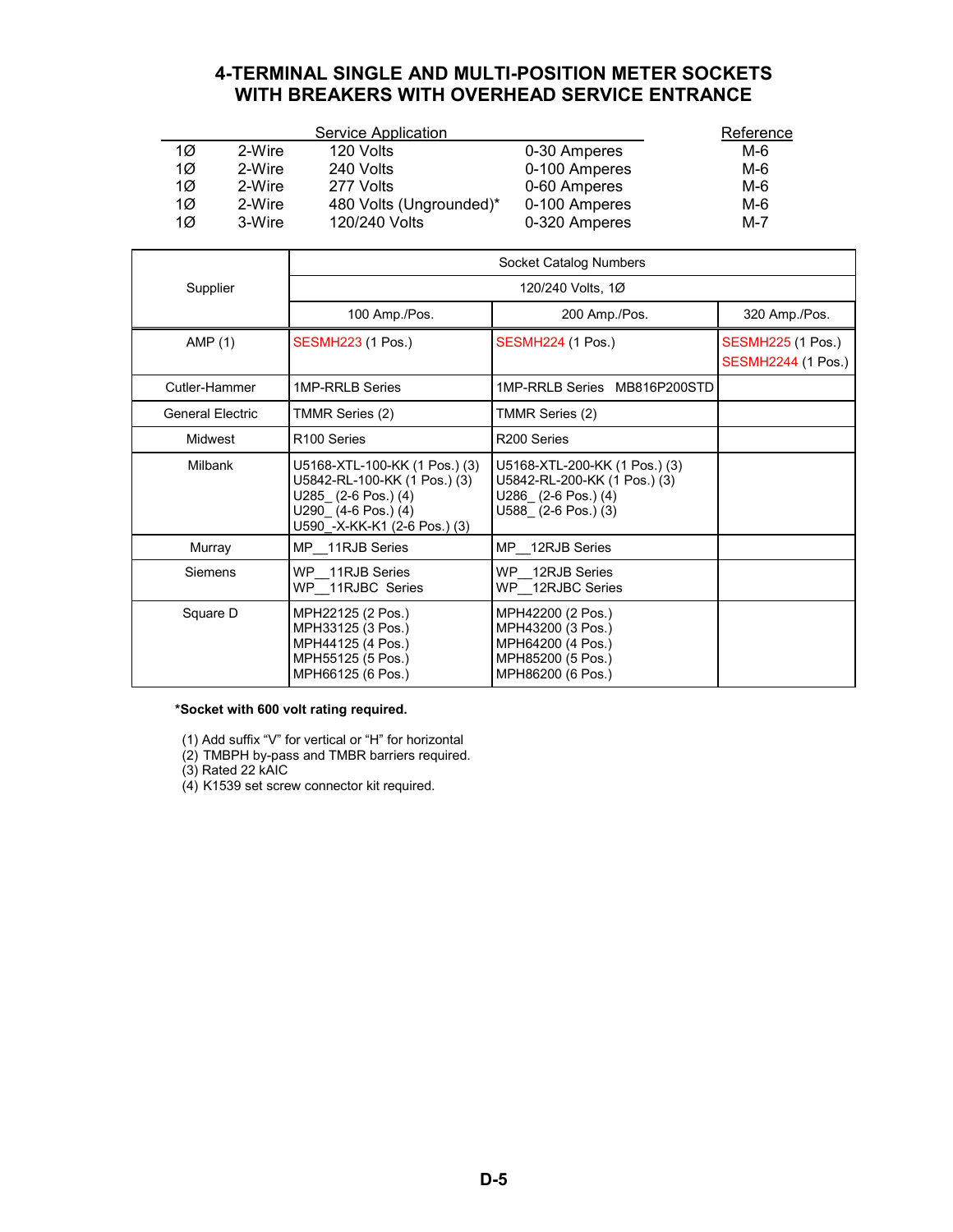## **4- & 5-TERMINAL SINGLE POSITION METER SOCKETS FOR CUSTOMER-OWNED STREET LIGHTING**

<span id="page-5-0"></span>

| 1Ø<br>3-Wire          | Service Application                            |                                    |                                                 |                  |
|-----------------------|------------------------------------------------|------------------------------------|-------------------------------------------------|------------------|
|                       | 240/480 Volts (grounded)                       |                                    | 0-200 Amperes                                   | M-10             |
|                       |                                                | Socket Catalog Numbers             |                                                 |                  |
| Supplier              | 4-Terminal                                     |                                    | 5-Terminal                                      | 5th Terminal*    |
|                       | 240/480 Volts, 1Ø<br>(Rated 600 Volts)         | 240 Volts, 1Ø<br>(Rated 300 Volts) | 240 Volts or 480 Volts,<br>1Ø (Rated 600 Volts) | Catalog No.      |
| Cutler-Hammer         | UHT-RS213BE (4)<br>UT-H4213_-CH<br>UTE4213 -CH |                                    |                                                 |                  |
| Talon/<br>Siemens (3) | <b>UAT317- P</b><br><b>UAT417- P</b>           | UAT317-P(1)<br>UAT417- P (1)       |                                                 | 659-0121         |
| Midwest               | UHT-RS213B-MEP<br>UT-H4213 -MEP                |                                    |                                                 |                  |
| <b>Milbank</b>        | U1773<br>U9550                                 | U1773(1)                           | U1773(1)                                        | K <sub>5</sub> T |
| Murray                | RH173CR (2)                                    | RS192AX (1)                        |                                                 | <b>RX012</b>     |
| Square-D              | UHT-RS213B-SQD<br>UT-H4213 -SQD                |                                    |                                                 |                  |

**\*The fifth terminal must be in the 9:00 position.**

(1) See 5th Terminal Catalog Number column.

(2) The 5th terminal shall be removed.

(3) Add "S" prefix for Siemens.

 $(4)$  Suffix CE is also acceptable.

## **TEMPORARY SERVICE ASSEMBLIES WITH OVERHEAD SERVICE ENTRANCE**

| Service Application |               |                               | Reference                     |              |  |
|---------------------|---------------|-------------------------------|-------------------------------|--------------|--|
| 1Ø                  | 3-Wire        | 120/240 Volts                 | 0-100 Amperes                 | $O-16$       |  |
|                     |               | Socket Catalog Numbers        |                               |              |  |
|                     | Supplier      | 120/240 Volts, 1Ø             |                               |              |  |
|                     |               | 70 Amp.                       | 100 Amp.                      | 200 Amp      |  |
|                     | Cutler-Hammer |                               |                               | MB816P200STD |  |
|                     | Midwest       | R055G (1,2)<br>R055C010 (1,3) | R038G (1,2)<br>R038C010 (1,3) |              |  |

(1) MSB9 barrier strip required.

(2) GFI circuit breaker

(3) GFI outlet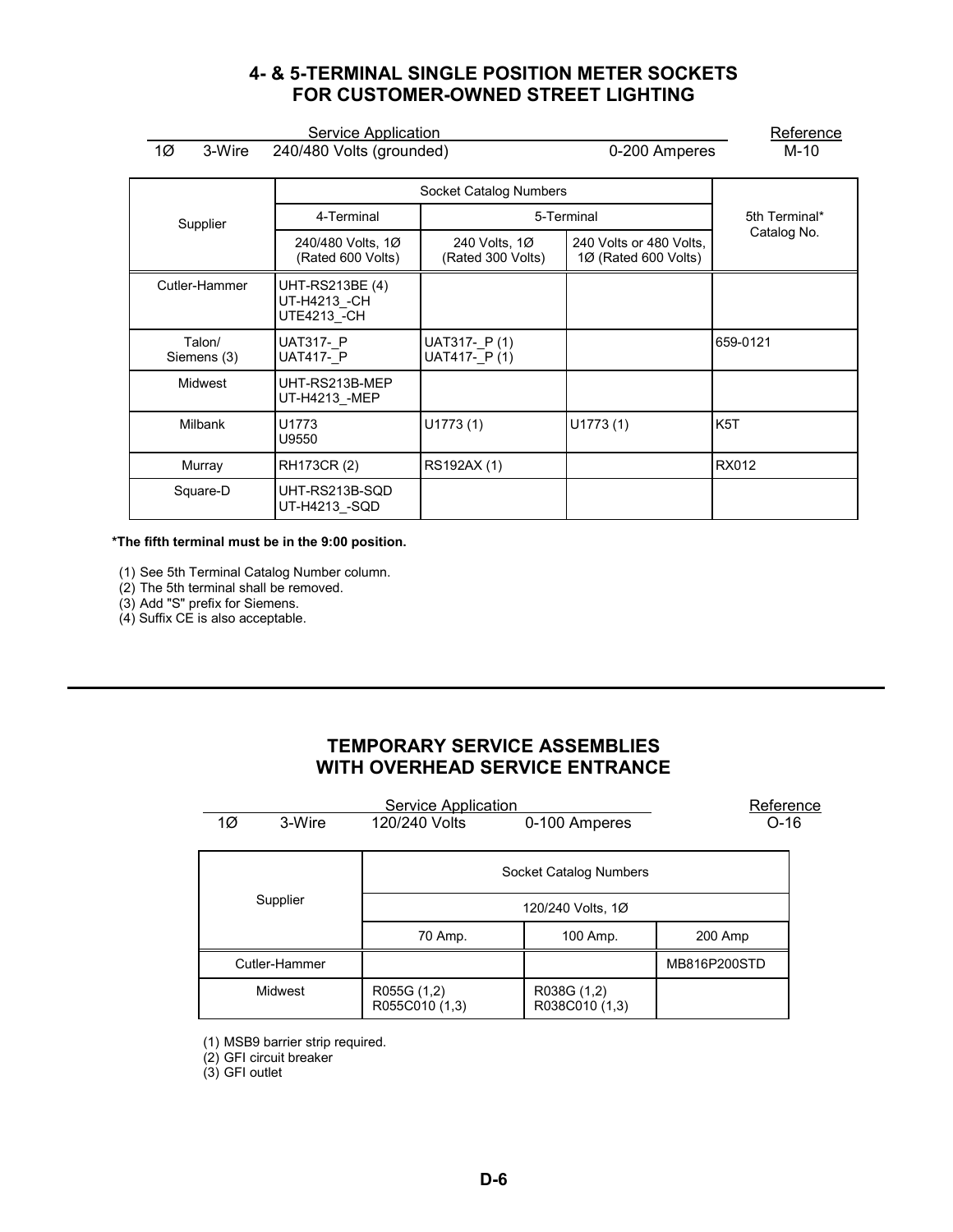## <span id="page-6-0"></span>**4-TERMINAL METER SOCKETS WITH DIRECT BURIED UNDERGROUND SERVICE LATERAL**

Service Application Reference

1Ø 3-Wire 120/240 Volts 0-200 Amperes

| Supplier       | Socket Catalog Numbers                                                |                                                                                                                                                                   |  |
|----------------|-----------------------------------------------------------------------|-------------------------------------------------------------------------------------------------------------------------------------------------------------------|--|
|                |                                                                       | 200 Amp./Pos.                                                                                                                                                     |  |
|                | Single Position *                                                     | Multi-Position**                                                                                                                                                  |  |
| Cutler-Hammer  | UHT-RS213A-CH *<br>UT-H4213A-CH <sup>*</sup><br>UTE4213A-CH *         | 1009613-CH (2 Pos.) (3) 200A<br>1009614-CH (3 Pos.) (3) 270A<br>1009615-CH (4 Pos.) (3) 350A<br>1009616-CH (5 Pos.) (3) 400A<br>1009617-CH (6 Pos.) (3) 400A      |  |
| Talon/Siemens  | UAT417- P(1)*                                                         |                                                                                                                                                                   |  |
| <b>Midwest</b> | LTU276-BA*<br>LQRLPU414-12BA *<br>UHT-RS213A-MEP *<br>UT-H4213A-MEP * | 1009613-MEP (2 Pos.) (3) 200A<br>1009614-MEP (3 Pos.) (3) 270A<br>1009615-MEP (4 Pos.) (3) 350A<br>1009616-MEP (5 Pos.) (3) 400A<br>1009617-MEP (6 Pos.) (3) 400A |  |
| <b>Milbank</b> | U9551 *<br>U1773 *                                                    |                                                                                                                                                                   |  |
| Square-D       | UHT-RS213A-SQD *<br>UT-H4213A-SQD *                                   | 1009613-SQD (2 Pos.) (3) 200A<br>1009614-SQD (3 Pos.) (3) 270A<br>1009615-SQD (4 Pos.) (3) 350A<br>1009616-SQD (5 Pos.) (3) 400A<br>1009617-SQD (6 Pos.) (3) 400A |  |

#### **\* APPROVED FOR TEMPORARY SERVICES ONLY**

**\*\* The main bus ampere rating is indicated for each multi-position listing. The underlined rating is restricted due to the largest service lateral that can be terminated in the unit.**

(1) Add "S" prefix for Siemens.

(2) Use coverplate 38595-1 when required.

(3) Wiring raceway required; 36" raceway: Catalog No. 1008934-CH, 1008934-MEP, or 1008934-SQD

54" raceway: Catalog No. 1008845-CH, 1008845-MEP, or 1008845-SQD

18" extension kit if required: Catalog No. 1009618-CH, 1009618-MEP, or 1009618-SQD

## **5- & 7-TERMINAL SINGLE POSITION METER SOCKETS WITH AC NETWORK UNDERGROUND SERVICE LATERAL ONLY (OUTDOOR INSTALLATIONS ONLY)**

|                | Reference         |                        |                       |                    |                         |
|----------------|-------------------|------------------------|-----------------------|--------------------|-------------------------|
| $1\varnothing$ | 3-Wire            | 208Y/120 Volts         |                       | 0-100 Amperes      |                         |
| ЗØ             | 4-Wire            | 208Y/120 Volts         |                       | 0-200 Amperes      | $M-26$                  |
|                |                   | Socket Catalog Numbers |                       |                    |                         |
|                | Supplier          |                        | 208Y/120 Volts, 1Ø    | 208Y/120 Volts, 3Ø | 5th Terminal<br>Catalog |
|                |                   | 100 Amp.               | 200 Amp.*             | 200 Amp.           | Number **               |
|                | Cutler-Hammer     |                        | UTE5213 - CH          |                    |                         |
|                | Talon/Siemens (5) | UAT111- $P(1)(4)$      | UAT417- $P(1)(4)$     |                    | $(1)$ 659-0121          |
|                | <b>Midwest</b>    |                        | UT-H5213 -MEP         |                    |                         |
|                | <b>Milbank</b>    | U1773(2)               | U9551                 | U9701 (6)          | (2)K5T                  |
|                | Murray            |                        | RH173CR<br>RS192A (3) | RH173GR (6)        | $(3)$ RX012             |
|                | Square-D          |                        | UT-H5213 -SQD         |                    |                         |

**\*Maximum service size is 100 amperes. A 200 ampere socket is required for** 

**adequate space to terminate the service lateral cable.**

**\*\* The 5th Terminal must be in the 9:00 position.**

(1) thru (3) see 5th Terminal Catalog Number column. (5) Add "S" prefix for Siemens.<br>(4) Use coverplate 38595-1 when required. (6) 600 Volt rated

 $(4)$  Use coverplate 38595-1 when required.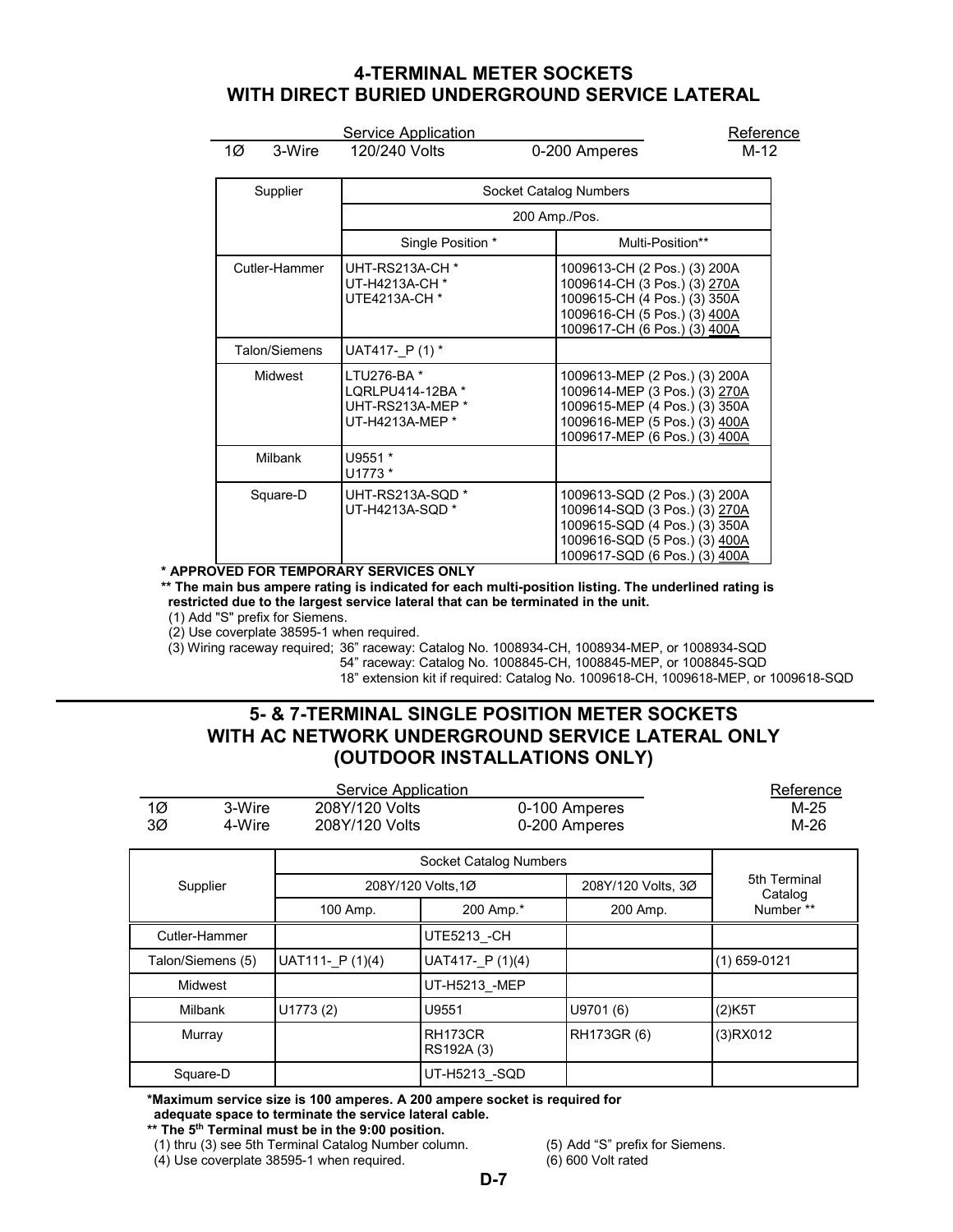## <span id="page-7-0"></span>**JOINT USE TERMINATION PEDESTAL FOR COMMUNICATIONS EQUIPMENT WITH DIRECT BURIED SERVICE**

| Supplier | Catalog Numbers |
|----------|-----------------|
| Milbank  | $U4329-O(1)$    |

(1) This unit is intended to work with all manufacturers' metering pedestals.

### **4-TERMINAL MULTI-POSITION METER SOCKETS WITH BREAKERS WITH DIRECT BURIED UNDERGROUND SERVICE LATERAL**

|               | Reference                                                                                                                                              |                                                                                                                                                       |                                  |  |
|---------------|--------------------------------------------------------------------------------------------------------------------------------------------------------|-------------------------------------------------------------------------------------------------------------------------------------------------------|----------------------------------|--|
| 1Ø<br>3-Wire  | 120/240 Volts                                                                                                                                          | 0-200 Amperes                                                                                                                                         | U-8                              |  |
|               |                                                                                                                                                        | Socket Catalog Numbers*                                                                                                                               | Pedestal                         |  |
| Supplier      |                                                                                                                                                        | 120/240 Volts, 1Ø                                                                                                                                     | Raceway<br>Catalog Numbers**     |  |
|               | 125 Amp./Pos.                                                                                                                                          | 200 Amp./Pos.                                                                                                                                         |                                  |  |
| Milbank       | U285 (2-3 Pos.) (1) 200A<br>U285 (4-6 Pos.) (1) 400A<br>U290 (4-6 Pos.) (1) 400A<br>U590 - X-KK-K1-PED (2-6 Pos.)(10)                                  | U2862 (2 Pos.) (1) 250A<br>U2863 (3 Pos.) (1) 270A<br>U2864 (4 Pos.) 400A<br>U2865 (5 Pos.) 600A<br>U2866 (6 Pos.) 600A<br>U588 - PED (2-6 Pos.) (10) | S2291-TO                         |  |
| Cutler-Hammer | 1MP2122RRLBT3EX (2 Pos.)(2) 200A<br>1MP 124RRLBT (3-4 Pos.) (2)(4) 400A<br>1MP 126RRLBT (5-6 Pos.) (4)(5) 600A                                         | 1MP2204RRLBT (2 Pos.) (2)(4) 400A<br>1MP 206RRLBT (3-6 Pos.) (4)(5) 600A                                                                              | 36": 1008934CH<br>54": 1008845CH |  |
| Square D      | MPH22125 (2 Pos.) (2)(11) 200A<br>MPH33125 (3 Pos.) (2) 270A<br>MPH44125 (4 Pos.) (2) 400A<br>MPH55125 (5 Pos.) (9) 500A<br>MPH66125 (6 Pos.) (9) 600A | MPH42200 (2 Pos.) (2) 400A<br>MPH43200 (3 Pos.) (2) 400A<br>MPH64200 (4 Pos.) (9) 600A<br>MPH85200 (5 Pos.) (9) 800A<br>MPH86200 (6 Pos.) (9) 800A    | MP43X8PED (11)<br>MP43X11PED     |  |

**\*The main bus ampere rating is indicated for each multi-position unit. The underlined ratings are restricted due to the largest service lateral that can be terminated in the unit.**

**\*\*Pedestal raceways are required for use. Conduit is no longer approved as of 2017.**

- (1) K1539 set screw connector kit required.
- (2) Set screw termination for service lateral required.
- (3) TMBPH by-pass required.
- (4) Pedestal raceway required. See Pedestal Raceway column.
- (5) Could require lug landing kit 1MPSC1 when service lateral is fed from cable riser. Contact local job representative.
- (6) Could require lug landing kit TMM6CLL when service lateral is fed from cable riser. Contact local job representative.
- (7) Could require lug landing kit DLKNS8U when service lateral is fed from cable riser. Contact local job representative.
- (8) Could require lug landing kit NSK600 when service lateral is fed from cable riser. Contact local job representative.
- (9) Requires setscrew lug kit MMLK5/600 or lug landing kit MMSK2 when service lateral is fed from cable riser. Contact local job representative.
- (10) Rated 22 kAIC.
- (11) Use raceway MP43X8PED with MPH22125 meter stack.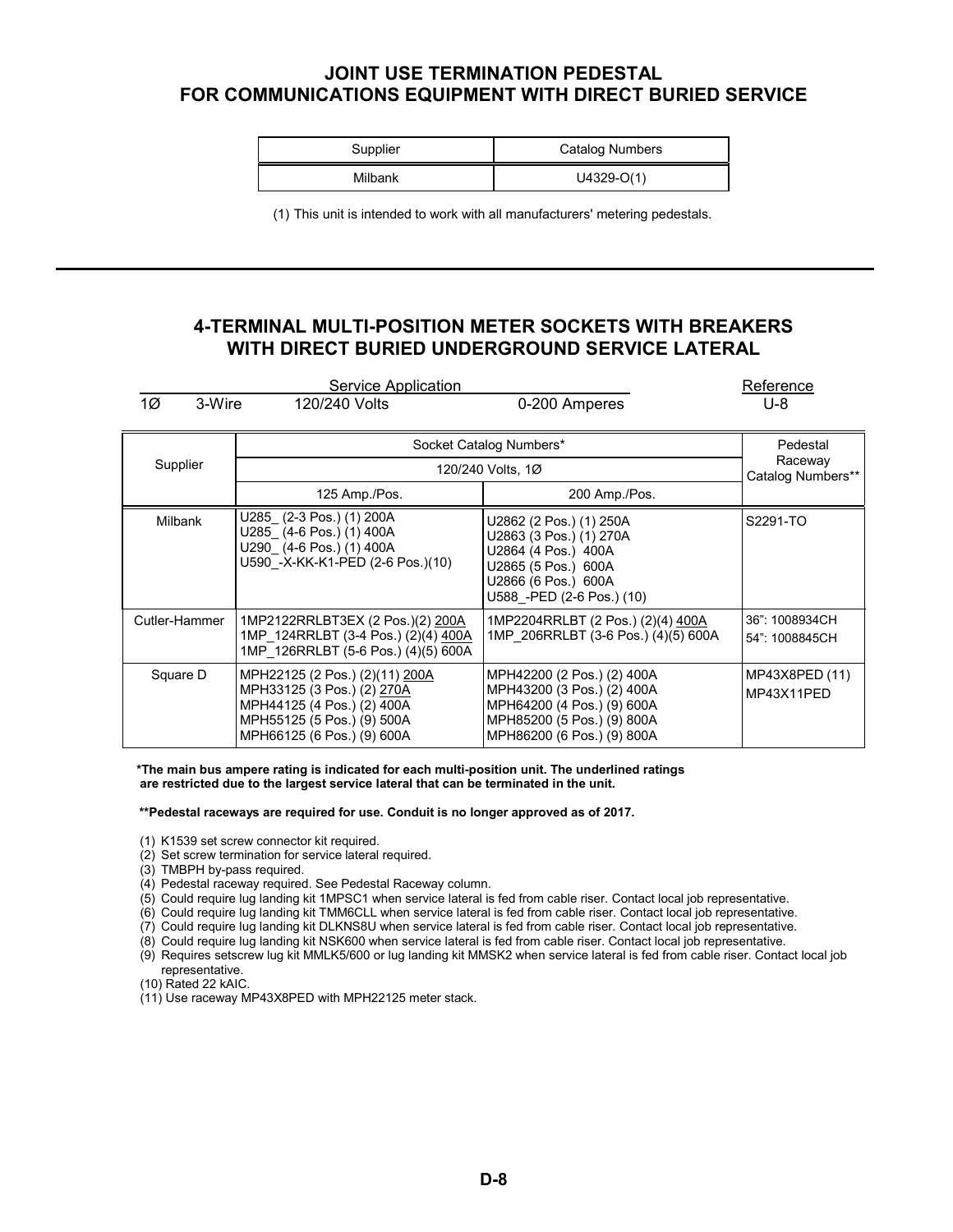# **PEDESTAL SUPPORTING STAKES**

**FOR USE WITH FREE STANDING METER PEDESTALS**

<span id="page-8-0"></span>

|                       | <b>Catalog Numbers</b> |                         |  |  |
|-----------------------|------------------------|-------------------------|--|--|
| Supplier              | Supporting Stake*      | Spring Lock Nut**       |  |  |
| <b>B-Line Systems</b> | $B-22$                 | N228<br><b>TN228</b>    |  |  |
| Globe Strut           | G-5812                 | G-1034                  |  |  |
| Midwest               | MS62(1)                |                         |  |  |
| Power Strut           | <b>PS-200</b>          | PS-8RS<br>PS-8TG        |  |  |
| Super Strut           | A-1200 HDG             | A-100-3/8<br>CM-100-3/8 |  |  |
| Unistrut Corporation  | P <sub>1000</sub>      | P <sub>1008</sub>       |  |  |

**\*1-5/8" x 1-5/8" 12 gauge channel, hot-dipped galvanized per ASTM A-153. The stake is to have a minimum length of 80". \*\*Use with 3/8", 16 thread/in cap screw.** (1) For use with Midwest equipment only.

# **4-TERMINAL SINGLE AND MULTI-POSITION METER PEDESTALS WITH DIRECT BURIED UNDERGROUND SERVICE LATERAL**

|                       | Service Application                                 |                                                                                                                                                                                                                               | Reference                               |
|-----------------------|-----------------------------------------------------|-------------------------------------------------------------------------------------------------------------------------------------------------------------------------------------------------------------------------------|-----------------------------------------|
| 1Ø                    | 2-Wire<br>120 Volts                                 | 0-30 Amperes                                                                                                                                                                                                                  | $M-11$                                  |
| 1Ø                    | 3-Wire<br>120/240 Volts                             | 0-200 Amperes                                                                                                                                                                                                                 | $M-12$                                  |
| 1Ø                    | 120/240 Volts<br>3-Wire                             | 320 Amperes**                                                                                                                                                                                                                 | $M-13$                                  |
|                       |                                                     | <b>Pedestal Catalog Numbers</b>                                                                                                                                                                                               |                                         |
| Supplier              |                                                     | 200 Amp./Pos.                                                                                                                                                                                                                 | 320 Amp.**                              |
|                       | Single Position                                     | Multi-Position*                                                                                                                                                                                                               | Single Position                         |
| Cutler-Hammer         | UHT-RP2423-63-CH (7)(12)<br>UHT-RP2423-63-E (8)(13) | 1009264-CH (2 Pos.) (10) 250A                                                                                                                                                                                                 | 1009018-CH (1)(9)<br>1009018E-CH (1)(9) |
| Talon/<br>Siemens (8) | UAP317-PPWI                                         | UA 71 - YPCH(1-6 Pos) (6) 270A                                                                                                                                                                                                |                                         |
| <b>Midwest</b>        | R2EMSSP6<br>UHT-RP2423-63-MEP (7)(12)               |                                                                                                                                                                                                                               | 1009018-MEP (1)(9)                      |
| <b>Milbank</b>        | NU8980 (3)<br>U3358-O-KK (12)                       | U1783 (2 Pos.) 200A<br>U1252-X-KK-K1-PED (2 Pos.) (2,4) 200A<br>U1253-X-KK-K3-PED (3 Pos.) (2,4) 270A<br>U1254-X-KK-K3-PED (4 Pos.) (2,4) 360A<br>U1255-X-KK-K4-PED (5 Pos.) (2,4) 400A<br>U1256-X-KK-PED (6 Pos.) (2,4) 400A | $U1748-O-WI (1)(5)(13)$                 |
| Murray                | <b>RP118SW</b>                                      |                                                                                                                                                                                                                               |                                         |
| Siemens               |                                                     | UAP2317-PPWI (2 Pos.) (11) 250A                                                                                                                                                                                               |                                         |
| Square-D              | UHT-RP2423-63-SQD (7)(12)                           |                                                                                                                                                                                                                               | 1009018-SQD (1)(9)                      |

 **\*The main bus ampere rating is indicated for each multi-position listing. The underlined rating is restricted due to the largest service lateral that can be terminated in the unit.**

#### **\*\*These units have a maximum continuous rating of 320 amperes which must not be exceeded. 22 kAIC rated breakers are required for 320A services.**

(1) Requires K4802 anti-inversion kit installed in upper right meter jaw and line side set screw connectors.

(2) K1539 set screw connector kit required.

(3) K3701 connector block required to replace breaker. (13) Rated 22 kA.

(4) S2291-TO wiring raceway required.

(5) S1848 pedestal extension required.

(6) Requires wiring raceway 5007663-2 and cover plate(s) 56933 (2 for 4-6 Pos.).

(7) Extension kit if required; Catalog No. 1007680-CH, 1007680-MEP, or 1007680-SQD.

(8) Add "S" prefix for Siemens.

(9) Extension kits if required; 18" kit = Catalog No. 1009023-CH, 1009023-MEP, or 1009023-SQD

30" kit = Catalog No. 1009026-CH, 1009026-MEP, or 1009026-SQD

- (10) Extension kits if required; 18" kit = Catalog No. 1007680-CH
	- 30" kit = Catalog No. 1008786-CH

(11) Extension kits if required; 18" kit = Catalog No. 5007726, 30" kit = Catalog No. 5007727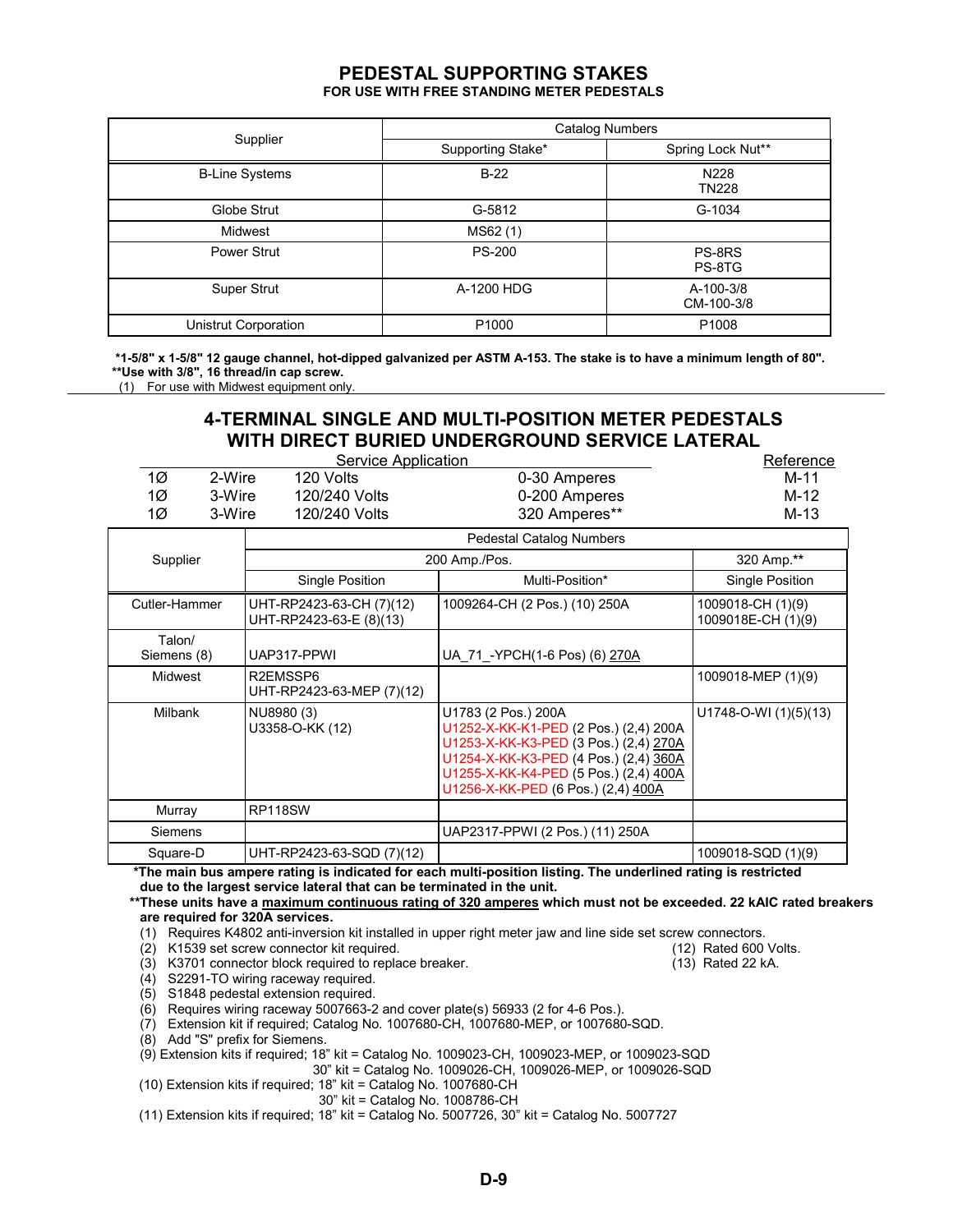### **5- & 7-TERMINAL SINGLE AND MULTI-POSITION METER PEDESTALS WITH DIRECT BURIED UNDERGROUND SERVICE LATERAL**

<span id="page-9-0"></span>

|                        | Service Application                      |                  | Reference                                               |                              |                               |
|------------------------|------------------------------------------|------------------|---------------------------------------------------------|------------------------------|-------------------------------|
| 1Ø                     | 3-Wire<br>208Y/120 Volts                 |                  | 0-100 Amperes                                           |                              | $M-14$                        |
| ЗØ<br>3-Wire           | 240(grounded) or 480 Volts 0-200 Amperes |                  |                                                         |                              | M-27                          |
| ЗØ<br>4-Wire           | 208Y/120 Volts                           |                  | 0-200 Amperes                                           |                              | $M-15$                        |
| ЗØ<br>4-Wire           | 480Y/277 Volts                           |                  | 0-200 Amperes                                           |                              | $M-15$                        |
|                        |                                          |                  | <b>Pedestal Catalog Numbers</b>                         |                              |                               |
| Supplier               | 208Y/120 Volts 1Ø*                       |                  | 208Y/120 Volts 3Ø<br>480Y/277 Volts 3Ø                  | 480 Volts 30<br>240 Volts 3Ø | 5th                           |
|                        | 200 Amp./Pos.                            |                  | 200 Amp.                                                | 200 Amp.                     | Terminal<br>Catalog           |
|                        | <b>Single Position</b>                   | Multi-Position** | Single/Multi-Position                                   | Single Position              | Number                        |
| Cutler<br>Hammer       | UHT-RP2423-63-CH (1)(14)                 |                  |                                                         |                              | (1) ARP01085-CH               |
| Talon/<br>Siemens (15) | UAP317-PPWI (2)                          |                  | 40407P-9WI (12)                                         | 40405P-9WI (12)              | $(2)$ 659-0121                |
| <b>Midwest</b>         | R2EMSSP(3)<br>UHT-RP2423-63-MEP (4)(14)  |                  |                                                         |                              | $(3)$ MS5<br>(4) ARP01085-MEP |
| <b>Milbank</b>         | U3358-O-KK (5)                           | U1783 (5) 200A   | U9107-O-WI (10)(13)<br>U2732-XT-PED (2 Pos.)<br>(9)(16) | U9108-O-WI<br>(9)(10)(11)    | $(5)$ K5T (sq. hole)          |
| Murray                 | RP118SW (6)                              |                  |                                                         |                              | (6) RX012                     |
| Square-D               | UHT-RP2423-63-SQD (8)(14)                |                  |                                                         |                              | (8) ARP01085-SQD              |

**\*Maximum service size is 100 amperes.**

**\*\*The main bus ampere rating is indicated for each multi-position listing. The underlined rating is restricted due to the largest service lateral that can be terminated in the unit.**

(1) to (8) See 5th Terminal Catalog Number column.

(9) K1539 set screw connector kit required.

(10) S3488 pedestal extension required.

(11) For 480 Volt, remove white bonding conductor.

(12) 5007720 pedestal extension required.

- (13) K3082 set screw connector kit required.
- (14) Extension kit if required; Catalog No. 1007680-CH, 1007680-MEP, or 1007680-SQD
- (15) Add "S" prefix for Siemens.
- (16) S2291-TO Pedestal required.

## **4-TERMINAL SINGLE POSITION METER PEDESTALS WITH BREAKERS WITH DIRECT BURIED UNDERGROUND SERVICE LATERAL**

|    |                           | Service Application             |                    | Reference                         |                                                                        |
|----|---------------------------|---------------------------------|--------------------|-----------------------------------|------------------------------------------------------------------------|
|    | 1Ø<br>2-Wire<br>120 Volts |                                 |                    | 0-30 Amperes                      |                                                                        |
| 1Ø | 3-Wire                    | 120/240 Volts                   | 0-200 Amperes      |                                   | M-12                                                                   |
| 1Ø | 3-Wire                    | 120/240 Volts                   | 320 Amperes*       |                                   | $M-13$                                                                 |
|    |                           | <b>Pedestal Catalog Numbers</b> |                    |                                   |                                                                        |
|    | Supplier                  |                                 | 120/240 Volts, 1Ø  |                                   |                                                                        |
|    |                           | 100 Amp.                        | 150 Amp.           | 200 Amp.                          | 201-320 Amp.*                                                          |
|    | Cutler<br>Hammer          | 1009078-CH (8)                  |                    | 1008846-CH (8)                    | 1009017-CH (9)<br>1009020-CH (9)<br>1009017E-CH (9)<br>1009020E-CH (9) |
|    | Midwest                   | R101CP6HP (1)(7)                |                    | R281C1B6H (2)<br>R281C1P6H (2)(7) |                                                                        |
|    | Milbank                   | NU8980-O-KK (3)(4)(5)           | NU8980-O-KK (3)(4) | NU8980-O-KK (3)(4)                | U3849-O-2/200 (6)(7)                                                   |

**\* These units have a maximum continuous rating of 320 amperes which must not be exceeded. 22 kAIC rated breakers are required for 320A services.**

- (1) Provisions for main and 3 branch breakers.
- (2) Provisions for main and 4 branch breakers.
- (3) K1539 line side set screw connector kit required.
- (4) Not for mobile home use.
- (5) This unit is available as a long pedestal (LP).
- (6) Requires K1539 line side set screw connector kit, S1848 pedestal extension, and K4802 anti-inversion kit installed in upper right meter jaw.
- (7) Available in 10 kAIC or 22 kAIC.
- (8) Extension kit if required; 18" kit = Catalog No. 1009021-CH, 30" kit = Catalog No. 1009024-CH
- (9) Extension kit if required; 18" kit = Catalog No. 1009022-CH, 30" kit = Catalog No. 1009025-CH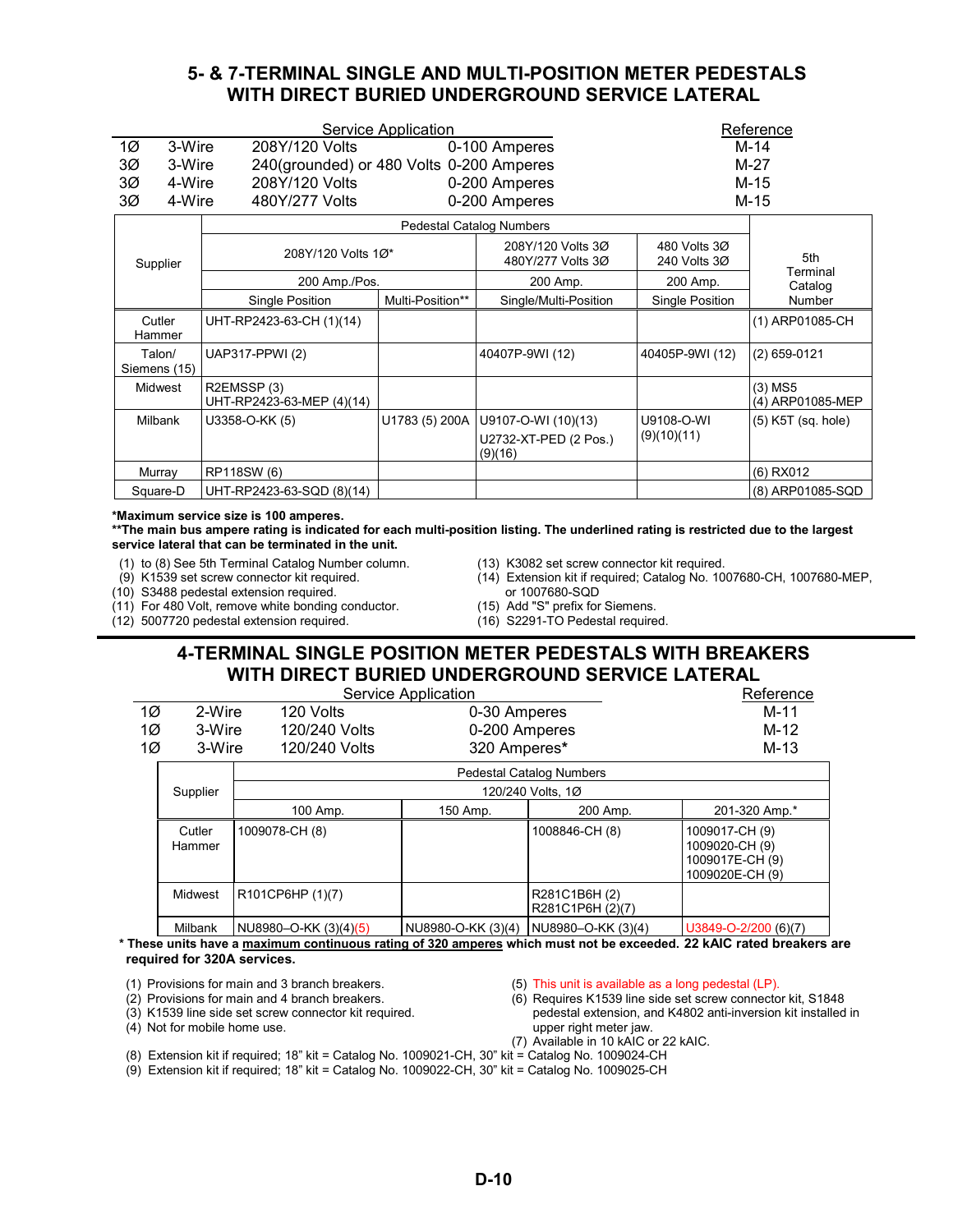#### **MOBILE HOME PEDESTAL ASSEMBLIES** THE TYPICAL PEDESTAL SERVICE ASSEMBLY CONSISTS OF THE WIRING RACEWAY, THE METER SOCKET AND THE POWER OUTLET

<span id="page-10-0"></span>

| Service Application |               |               |                                                        |                                                        | Reference                                                                |
|---------------------|---------------|---------------|--------------------------------------------------------|--------------------------------------------------------|--------------------------------------------------------------------------|
| 1Ø                  | 3-Wire        | 120/240 Volts |                                                        | 0-200 Amperes                                          | U-5                                                                      |
|                     |               |               |                                                        | Pedestal Assembly Catalog Numbers                      |                                                                          |
|                     | Supplier      |               | 80 Amps/Pos.                                           | 100 Amps/Pos.                                          | 200 Amps/Pos.                                                            |
|                     | Cutler-Hammer |               |                                                        | MHR100P (1 Pos.)(4)<br>MHR100B (2 Pos.)(4)             | MHR200P (1 Pos.)(5)<br>MHR200B (2 Pos.)(5)                               |
|                     | Midwest       |               | RO55 CP6HP Series (1)                                  | R101CP6HP (1 Pos.) (1)<br>R101CB6HP (2 Pos.) (1)       | R281C1P6H (1 Pos.) (1)<br>R281C1B6H (2 Pos.) (1)<br>R204GP6 (1 Pos.) (2) |
|                     | Milbank       |               | U5136-O-100S (1 Pos.) (3)<br>U5137-O-100S (2 Pos.) (3) | U5136-O-100S (1 Pos.) (3)<br>U5137-O-100S (2 Pos.) (3) | U5136-O-200S (1 Pos.) (3)<br>U5137-O-200S (2 Pos.) (3)                   |

(1) Other units with different configurations are available if required. Contact the local distributor.

(2) Has 2-50 Ampere outlets for Power-Supply cord.

(3) Requires direct burial kit K5415.

(4) Requires horn bypass kit ARP00777CH (4 per socket).

(5) Requires horn bypass kit 1MMBPH (1 per socket).

#### **4-TERMINAL METER STACK SOCKET BREAKER COMBINATIONS (6)**

|                             | Service Application<br>Reference                                    |  |
|-----------------------------|---------------------------------------------------------------------|--|
| 3-Wire 120/240 Volts<br>1Ø. | M-19<br>0-200 Amperes per position                                  |  |
|                             | Meter Stack Catalog Numbers                                         |  |
| Supplier                    | 120/240 Volts, 1Ø                                                   |  |
|                             | 100 to 200 Amp.                                                     |  |
| <b>Cutler Hammer</b>        | 1MMRLB Series (1)<br>3MMRLB Series (1)                              |  |
| Erickson                    | 1RM Series<br>CM74 Series (7)<br>CM84 Series (7)<br>CM94 Series (7) |  |
| <b>General Electric</b>     | TMPR8 Series (2)                                                    |  |
| Murray                      | DCW Series (3)                                                      |  |
| Siemens                     | 125A: WMM_1125RJB (4)<br>200A: WMM 1225RJB (4)                      |  |
|                             | 125A: WML 1125RJ (4)<br>200A: WML 1225RJ (4)                        |  |
| Square D                    | EZMH Series (5)                                                     |  |

(1) 3MMBSK Busway extender required if installed to the right of main service switch and the 4" requirement is not met.

(2) TMBPH horn type by-pass and TMBR barriers required.

 $(3)$  DS3 busway extender required if installed to the right of the main service switch and the 4" requirement is not met.

(4) WMEX-1U busway extender required if installed to the right of the main service switch and the 4" requirement is not met.

(5) EZM1EXT busway extender required if installed to the left of the main service switch and the 4" requirement is not met.

(6) May be used for overhead service. Requires manufacturer's termination compartment or main disconnect.

(7) CM74 Series has 800A horizontal bus, CM84 Series has 1200A horizontal bus, CM94 Series has 1600A horizontal bus.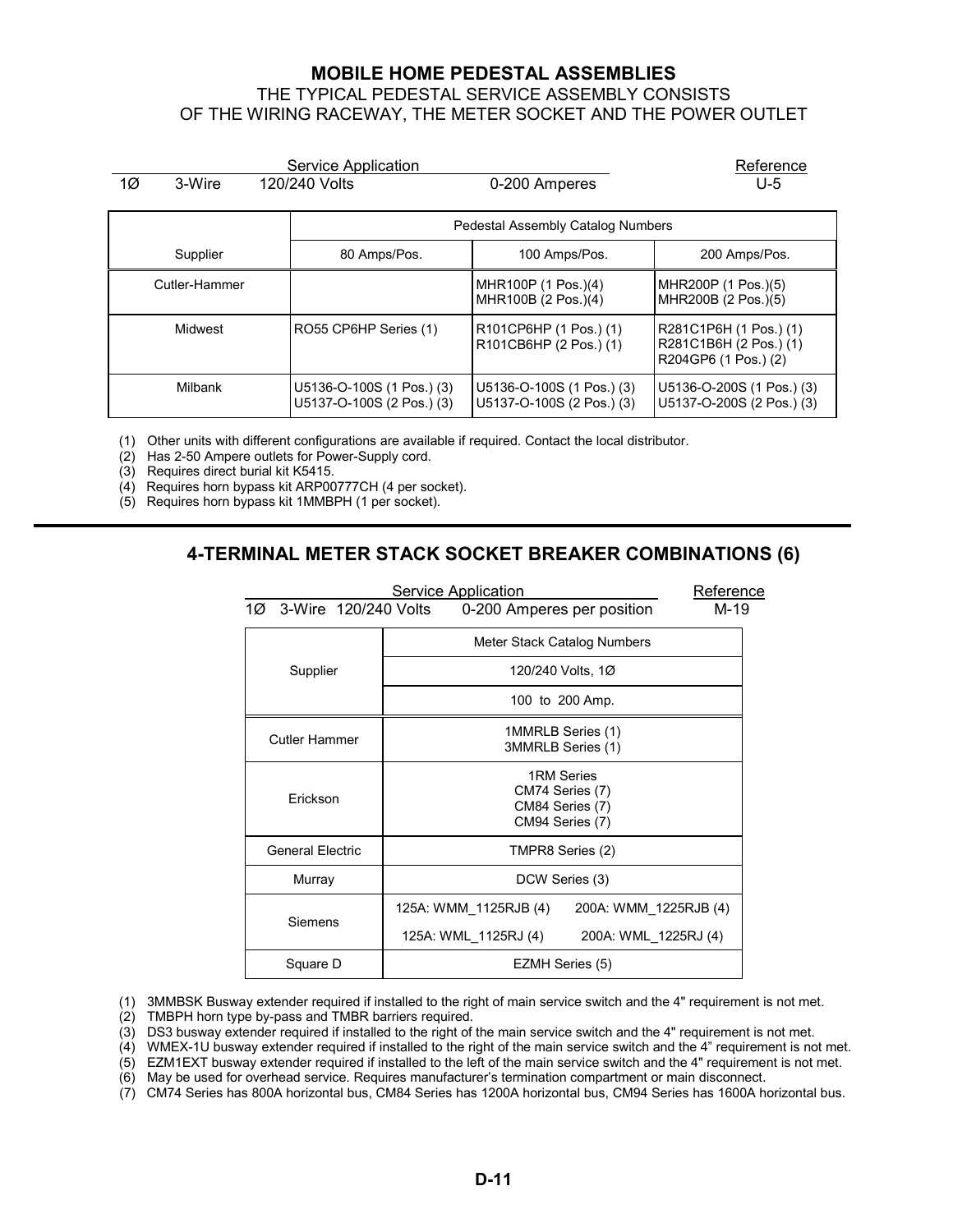## **5-TERMINAL METER STACK SOCKET BREAKER COMBINATIONS**

<span id="page-11-0"></span>

|                         | Reference                           |                            |                             |          |                         |  |
|-------------------------|-------------------------------------|----------------------------|-----------------------------|----------|-------------------------|--|
| 1Ø<br>3-Wire            | 208Y/120 Volts                      | <b>Service Application</b> | 0-200 Amperes per position  |          | M-19                    |  |
|                         |                                     |                            | Meter Stack Catalog Numbers |          |                         |  |
| Supplier                |                                     |                            | 208Y/120 Volts, 1Ø*         |          | 5th Terminal<br>Catalog |  |
|                         | 100 Amp.                            | 125 Amp.                   | 150 Amp.                    | 200 Amp. | Number                  |  |
| <b>AMP</b>              |                                     | <b>RMR Series</b>          |                             |          |                         |  |
| Cutler-Hammer           | 3MMRLB Series (1)(4)<br>35MM Series |                            |                             |          | (1) 1MM5JK              |  |
| Erickson                |                                     | $(2)$ 3RM5J<br>$(3)$ HQ5J  |                             |          |                         |  |
| <b>General Electric</b> |                                     | TMPR8 Series (5)           |                             |          |                         |  |
| Murray                  |                                     |                            |                             |          |                         |  |
| Siemens                 | WMM_2225RJB (7)<br>WMM_2125RJB(7)   |                            |                             |          |                         |  |
|                         | WML 2125RJ (7)<br>WML 2225RJ (7)    |                            |                             |          |                         |  |
| Square D                | EZMH31 Series (8)                   |                            |                             |          |                         |  |

#### **\*Installation shall be balanced to within one meter position per phase pair.**

**\*\* The 5th Terminal must be in the 9:00 position.**

(1) to (3) See 5th Terminal Catalog Number column.

(4) 3MMBSK busway extender required if installed to the right of the main service switch and 4" requirement is not met.

(5) TMBPH horn type by-pass and TMBR barriers required.

(6) DS4 busway extender required if installed to the right of the main service switch and 4" requirement is not met.

(7) WMEX-4U busway extender required if installed to the right of the main service switch and 4" requirement is not met.

(8) EZM1EXT busway extender required if installed to the left of the main service switch.

(9) CM74 Series has 800A horizontal bus, CM84 Series has 1200A horizontal bus, CM94 Series has 1600A horizontal bus.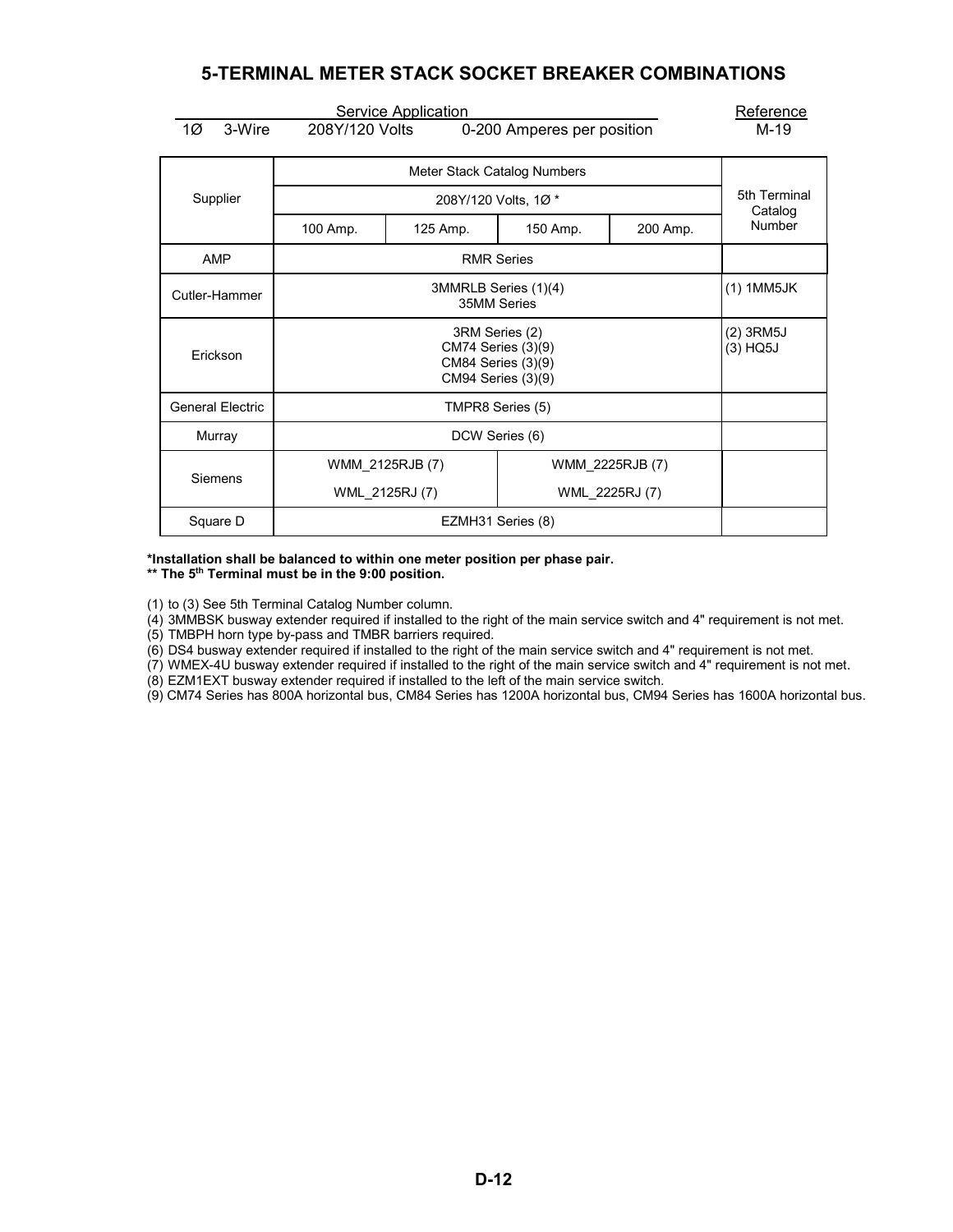## **5- & 7-TERMINAL METER STACK SOCKET BREAKER COMBINATIONS**

<span id="page-12-0"></span>

|        |                                                                                                                                                                                                                                                                                                                                                                                                                                                             | Servi     |
|--------|-------------------------------------------------------------------------------------------------------------------------------------------------------------------------------------------------------------------------------------------------------------------------------------------------------------------------------------------------------------------------------------------------------------------------------------------------------------|-----------|
| 3Ø     | 3-Wire                                                                                                                                                                                                                                                                                                                                                                                                                                                      | 240 Volts |
| $\sim$ | $\lambda$ , $\lambda$ , $\lambda$ , $\lambda$ , $\lambda$ , $\lambda$ , $\lambda$ , $\lambda$ , $\lambda$ , $\lambda$ , $\lambda$ , $\lambda$ , $\lambda$ , $\lambda$ , $\lambda$ , $\lambda$ , $\lambda$ , $\lambda$ , $\lambda$ , $\lambda$ , $\lambda$ , $\lambda$ , $\lambda$ , $\lambda$ , $\lambda$ , $\lambda$ , $\lambda$ , $\lambda$ , $\lambda$ , $\lambda$ , $\lambda$ , $\lambda$ , $\lambda$ , $\lambda$ , $\lambda$ , $\lambda$ , $\lambda$ , | 00011100  |

Service Application Reference

(grounded) 0-200 Amperes per position 3Ø 4-Wire 208Y/120 or 480Y/277 Volts 0-200 Amperes per position M-19

|                         | Meter Stack Catalog Numbers                                                                                    |                                                                                                               |                                                                                                            |                                                                                                           |  |  |
|-------------------------|----------------------------------------------------------------------------------------------------------------|---------------------------------------------------------------------------------------------------------------|------------------------------------------------------------------------------------------------------------|-----------------------------------------------------------------------------------------------------------|--|--|
| Supplier                | 240 Volts, 3Ø                                                                                                  | 208Y/120 Volts, 3Ø                                                                                            |                                                                                                            | 480Y/277 Volts,<br>3Ø                                                                                     |  |  |
|                         | 200 Amp.                                                                                                       | 100 Amp.                                                                                                      | 200 Amp.                                                                                                   | 200 Amp.                                                                                                  |  |  |
| AMP                     | <b>FMU Series</b>                                                                                              | <b>FMU Series</b>                                                                                             | <b>FMU Series</b>                                                                                          | <b>FMU Series</b>                                                                                         |  |  |
| Cutler-Hammer           |                                                                                                                | 37MM (1 to 4 Pos.)                                                                                            | 37MM (1 to 4 Pos.)                                                                                         |                                                                                                           |  |  |
| Erickson                | CM7 Series (1)(5)<br>$CM8$ Series $(1)(5)$<br>$CM9$ Series $(1)(5)$<br><b>SMCB Series</b><br><b>SMP Series</b> | CM7 Series (1)(5)<br><b>CM8 Series (1)(5)</b><br>CM9 Series (1)(5)<br><b>SMCB Series</b><br><b>SMP Series</b> | CM7 Series (1)(5)<br>CM8 Series (1)(5)<br>$CM9$ Series $(1)(5)$<br><b>SMCB Series</b><br><b>SMP Series</b> | <b>SMCB Series</b><br><b>SMP Series</b><br>6CM7 Series (1)(5)<br>6CM8 Series (1)(5)<br>6CM9 Series (1)(5) |  |  |
| <b>General Electric</b> |                                                                                                                | TMPR3 Series                                                                                                  | <b>TMPR3 Series</b>                                                                                        |                                                                                                           |  |  |
| Murray                  |                                                                                                                | DLW7 (1-4 Pos.) (2)                                                                                           | DL42W7 (2 Pos.) (2)<br>DL342W7 (3 Pos.) (2)                                                                |                                                                                                           |  |  |
| Siemens                 |                                                                                                                | WMM_3125RJB (3)(6)<br>WML_3125RJ (3)(6)                                                                       | WMM_3225RJB (3)(7)<br>WML_3225RJ (3)(7)                                                                    |                                                                                                           |  |  |
| Square D                |                                                                                                                |                                                                                                               | EZML33 -225 Series<br>$(1-4 \text{ Pos.}) (4)(7)$                                                          |                                                                                                           |  |  |

**\* The 5th Terminal must be in the 9:00 position (if needed).**

(1) Metering transformer cabinets (400-800 Amp.) with or without disconnects may be included.

(2) DS4 busway extender required if 4" requirement is not met.

(3) WMEX-4U busway extender required if installed to the left of the main service switch.

 $(4)$  EZM3EXT busway extender required if installed to the left of the main service switch.

(5) Busway extender required if 4" requirement is not met.

(6) Max breaker size is 100A.

(7) Max Breaker size is 200A.

# **4-, 5-, & 7-TERMINAL COMMERCIAL METER PEDESTAL**

|                 |        | Service Application                                      |               |
|-----------------|--------|----------------------------------------------------------|---------------|
| 1 $\varnothing$ |        | 3-Wire 120/240 or 208Y/120 Volts                         | 0-200 Amperes |
| 3Ø              |        | 3-Wire 240 Volts or 480 Volts (Ungrounded) 0-200 Amperes |               |
| 3Ø              | 4-Wire | 208Y/120 or 480Y/277 Volts                               | 0-200 Amperes |

| Supplier | <b>Catalog Numbers</b>                        |
|----------|-----------------------------------------------|
|          | Any of the above Service Application Voltages |
| Milbank  | CP3A Series*                                  |
|          | CP3B Series*                                  |

\*Requires specification of:

- Ringless meter socket, bypassable.
- Fifth terminal at 9o'clock position (if needed).
- 3Ø services may require breakers for 22 kAIC rating.
- Confirm with We Energies for acceptance prior to ordering.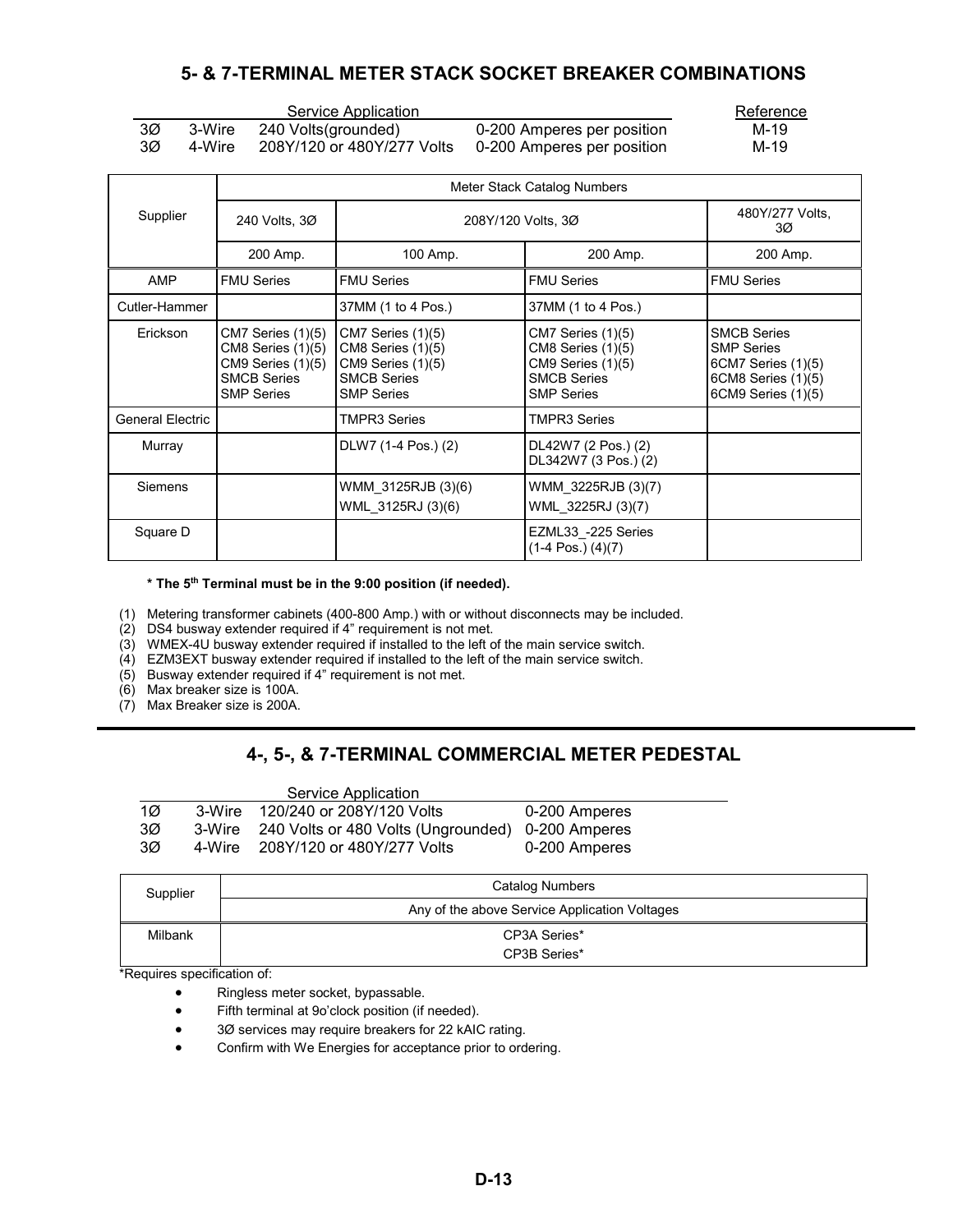# **4-, 5-, & 7-TERMINAL MODULAR METERING UNITS**

<span id="page-13-0"></span>

|                                                                                   | Reference                                                                                                                                              |                                                                                                                                                        |                                                                                                                                                        |                                                                                                                                                        |                                                                                                                                                        |                                                                                                                                                        |
|-----------------------------------------------------------------------------------|--------------------------------------------------------------------------------------------------------------------------------------------------------|--------------------------------------------------------------------------------------------------------------------------------------------------------|--------------------------------------------------------------------------------------------------------------------------------------------------------|--------------------------------------------------------------------------------------------------------------------------------------------------------|--------------------------------------------------------------------------------------------------------------------------------------------------------|--------------------------------------------------------------------------------------------------------------------------------------------------------|
| 1Ø                                                                                | 120/240 or 208Y/120 Volts<br>3-Wire                                                                                                                    | $M-22$                                                                                                                                                 |                                                                                                                                                        |                                                                                                                                                        |                                                                                                                                                        |                                                                                                                                                        |
| 3Ø<br>240 Volts or 480 Volts (Ungrounded)<br>0-200 Amperes per position<br>3-Wire |                                                                                                                                                        |                                                                                                                                                        |                                                                                                                                                        |                                                                                                                                                        |                                                                                                                                                        | $M-22$                                                                                                                                                 |
| ЗØ                                                                                | 208Y/120 or 480Y/277 Volts<br>0-200 Amperes per position<br>4-Wire                                                                                     |                                                                                                                                                        |                                                                                                                                                        |                                                                                                                                                        |                                                                                                                                                        |                                                                                                                                                        |
|                                                                                   |                                                                                                                                                        |                                                                                                                                                        |                                                                                                                                                        | <b>Catalog Numbers</b>                                                                                                                                 |                                                                                                                                                        |                                                                                                                                                        |
| Supplier                                                                          |                                                                                                                                                        | 1Ø                                                                                                                                                     |                                                                                                                                                        |                                                                                                                                                        | ЗØ                                                                                                                                                     |                                                                                                                                                        |
|                                                                                   |                                                                                                                                                        | 3 Wire                                                                                                                                                 | 3 Wire                                                                                                                                                 |                                                                                                                                                        |                                                                                                                                                        | 4 Wire                                                                                                                                                 |
|                                                                                   | 120/240 Volts                                                                                                                                          | 208Y/120 Volts                                                                                                                                         | 240 Volts                                                                                                                                              | 480 Volts                                                                                                                                              | 208Y/120 Volts                                                                                                                                         | 480Y/277 Volts                                                                                                                                         |
| <b>AMP</b><br><b>RMR Series</b><br><b>FMU Series</b>                              |                                                                                                                                                        | <b>RMR Series</b><br><b>FMU Series</b>                                                                                                                 | <b>RMR Series</b><br><b>FMU Series</b>                                                                                                                 | <b>RMR Series</b><br><b>FMU Series</b>                                                                                                                 | <b>RMR Series</b><br><b>FMU Series</b>                                                                                                                 | <b>RMR Series</b><br><b>FMU Series</b>                                                                                                                 |
| Erickson                                                                          | <b>WMCBT Series</b><br><b>WMS Series</b><br><b>WMCB Series</b><br><b>WMP Series</b><br><b>WMPT Series</b><br><b>EMCB Series</b><br><b>EMCBT Series</b> | <b>WMCBT Series</b><br><b>WMS Series</b><br><b>WMCB Series</b><br><b>WMP Series</b><br><b>WMPT Series</b><br><b>EMCB Series</b><br><b>EMCBT Series</b> | <b>WMCBT Series</b><br><b>WMS Series</b><br><b>WMCB Series</b><br><b>WMP Series</b><br><b>WMPT Series</b><br><b>EMCB Series</b><br><b>EMCBT Series</b> | <b>WMCBT Series</b><br><b>WMS Series</b><br><b>WMCB Series</b><br><b>WMP Series</b><br><b>WMPT Series</b><br><b>EMCB Series</b><br><b>EMCBT Series</b> | <b>WMCBT Series</b><br><b>WMS Series</b><br><b>WMCB Series</b><br><b>WMP Series</b><br><b>WMPT Series</b><br><b>EMCB Series</b><br><b>EMCBT Series</b> | <b>WMCBT Series</b><br><b>WMS Series</b><br><b>WMCB Series</b><br><b>WMP Series</b><br><b>WMPT Series</b><br><b>EMCB Series</b><br><b>EMCBT Series</b> |
| Switchboard<br><b>Builders</b><br>Supply                                          | <b>WMCBT Series</b><br><b>WMS Series</b><br><b>WMCB Series</b><br><b>WMP Series</b><br><b>WMPT Series</b><br><b>EMCB Series</b><br><b>EMCBT Series</b> | <b>WMCBT Series</b><br><b>WMS Series</b><br><b>WMCB Series</b><br><b>WMP Series</b><br><b>WMPT Series</b><br><b>EMCB Series</b><br><b>EMCBT Series</b> | <b>WMCBT Series</b><br><b>WMS Series</b><br><b>WMCB Series</b><br><b>WMP Series</b><br><b>WMPT Series</b><br><b>EMCB Series</b><br><b>EMCBT Series</b> | <b>WMCBT Series</b><br><b>WMS Series</b><br><b>WMCB Series</b><br><b>WMP Series</b><br><b>WMPT Series</b><br><b>EMCB Series</b><br><b>EMCBT Series</b> | <b>WMCBT Series</b><br><b>WMS Series</b><br><b>WMCB Series</b><br><b>WMP Series</b><br><b>WMPT Series</b><br><b>EMCB Series</b><br><b>EMCBT Series</b> | <b>WMCBT Series</b><br><b>WMS Series</b><br><b>WMCB Series</b><br>WMP Series<br><b>WMPT Series</b><br><b>EMCB Series</b><br><b>EMCBT Series</b>        |

### **CURRENT TRANSFORMER METERING (TRANSOCKETS) WITH OVERHEAD SERVICE ENTRANCE**

|                                                               | WITH OVENILAD SERVIGE ENTRANGE   |                                             |                                                                                                 |                                                                                                                            |                                          |  |  |  |
|---------------------------------------------------------------|----------------------------------|---------------------------------------------|-------------------------------------------------------------------------------------------------|----------------------------------------------------------------------------------------------------------------------------|------------------------------------------|--|--|--|
|                                                               | Service Application<br>Reference |                                             |                                                                                                 |                                                                                                                            |                                          |  |  |  |
| 1 $\varnothing$                                               | 3-Wire                           | 120/240 Volts                               |                                                                                                 | 400-800 Amperes                                                                                                            | M-16                                     |  |  |  |
| ЗØ                                                            | 3-Wire                           |                                             | 240(grounded) or 480 Volts 400-2000 Amperes                                                     |                                                                                                                            | M-16                                     |  |  |  |
| 3Ø                                                            | 4-Wire                           |                                             | 208Y/120 or 480Y/277 Volts 400-2000 Amperes                                                     |                                                                                                                            | M-16                                     |  |  |  |
|                                                               |                                  |                                             |                                                                                                 | <b>Transocket Catalog Numbers</b>                                                                                          |                                          |  |  |  |
| Supplier                                                      |                                  | Ampere Rating                               | 120/240 Volts, 1Ø                                                                               | 240 Volts, 3Ø<br>480 Volts, 30                                                                                             | 208Y/120 Volts, 3Ø<br>480Y/277 Volts, 3Ø |  |  |  |
| <b>AMP</b><br>400<br>400 / 600<br>800<br>1200<br>1600<br>2000 |                                  | WETCTS4-3L-6<br>WETCT46-3L-6<br>WETCT8-4L-6 | WETCTS4-4L-8<br>WETCT46-4L-8<br>WETCT8-4L-8<br>WETCT12-4L-8<br>WETCT16-4L-8<br>WETCT20-4L-8 (1) | WETCTS4-4L-13<br>WETCT46-4L-13<br><b>WETCT8-4L-13</b><br><b>WETCT12-4L-13</b><br><b>WETCT16-4L-13</b><br>WETCT20-4L-13 (1) |                                          |  |  |  |
| 400<br>Erickson<br>800<br>1200                                |                                  | WE-1182-3<br>WE283-3                        | WE-1182-4<br>WE283-4<br>WECT123                                                                 | WE-1182-5<br>WE283-5<br>WECT124                                                                                            |                                          |  |  |  |

|         | 1600<br>2000                              |                                     | WECT163<br>WECT203 (1)                                                            | WECT164<br>WECT204 (1)                                                                  |
|---------|-------------------------------------------|-------------------------------------|-----------------------------------------------------------------------------------|-----------------------------------------------------------------------------------------|
| Milbank | 400<br>600<br>800<br>1200<br>1600<br>2000 | WEM-403-6<br>WEM-603-6<br>WEM-803-6 | WEM-403-8<br>WEM-603-8<br>WEM-803-8<br>WEM-1203-8<br>WEM-1603-8<br>WEM-2003-8 (1) | WEM-404-13<br>WEM-604-13<br>WEM-804-13<br>WEM-1204-13<br>WEM-1604-13<br>WEM-2004-13 (1) |

(1) Obtain approval from the local Company office.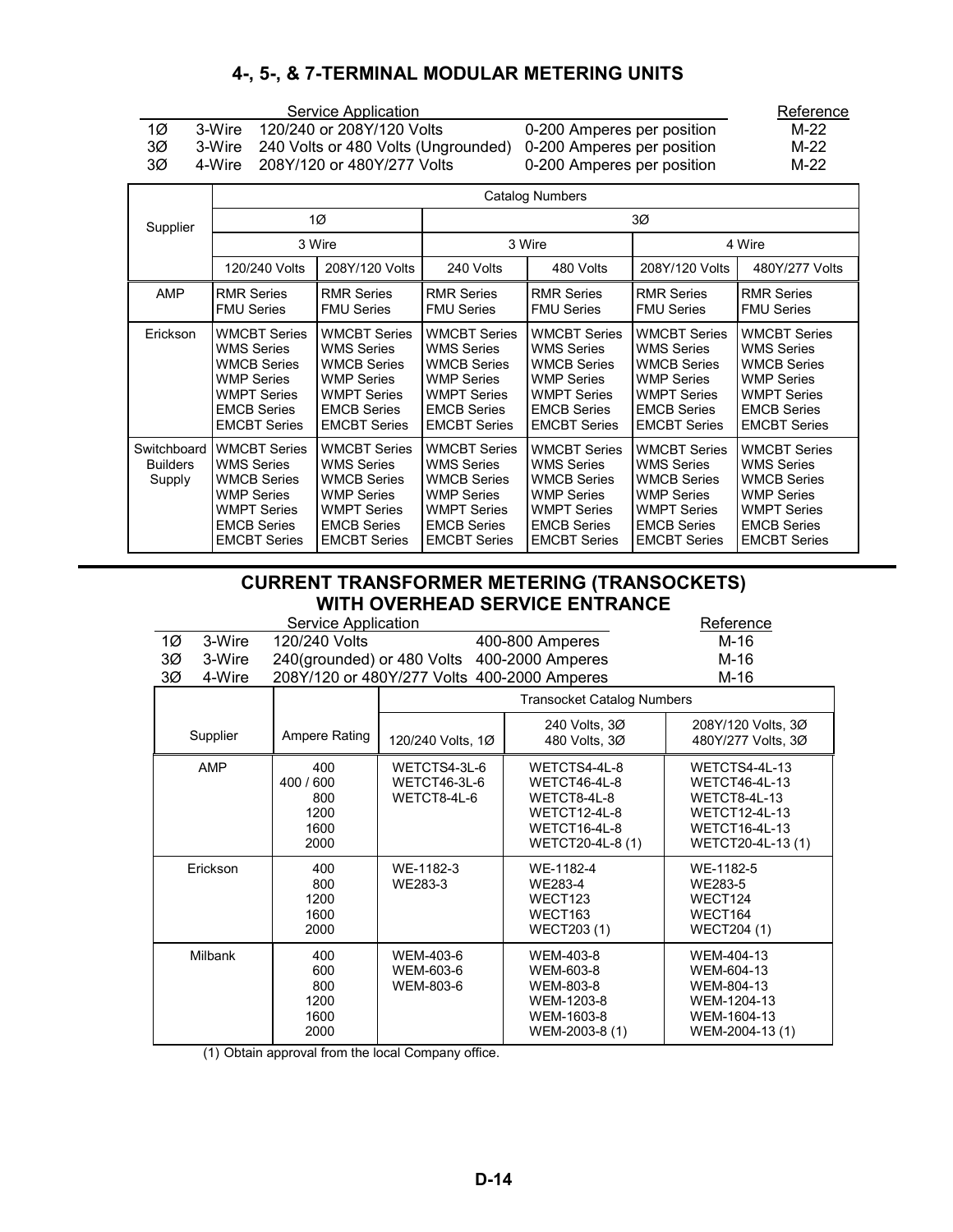#### **CURRENT TRANSFORMER METERING (TRANSOCKETS) WITH UNDERGROUND SERVICE LATERAL**

<span id="page-14-0"></span>

|    |                | Reference                                                 |                                                     |                                                                                                                                      |                                                                                                                                                            |
|----|----------------|-----------------------------------------------------------|-----------------------------------------------------|--------------------------------------------------------------------------------------------------------------------------------------|------------------------------------------------------------------------------------------------------------------------------------------------------------|
| 1Ø | 3-Wire         | 120/240 Volts                                             |                                                     | 400-800 Amperes                                                                                                                      | M-17                                                                                                                                                       |
| 3Ø | 3-Wire         |                                                           | 240(grounded) or 480 Volts                          | 400-4000 Amperes                                                                                                                     | M-17                                                                                                                                                       |
| 3Ø | 4-Wire         |                                                           | 208Y/120 or 480Y/277 Volts                          | 400-4000 Amperes                                                                                                                     | M-17                                                                                                                                                       |
|    |                | <b>Transocket Catalog Numbers</b>                         |                                                     |                                                                                                                                      |                                                                                                                                                            |
|    | Supplier       | Ampere<br>Rating                                          | 120/240 Volts, 1Ø                                   | 240 Volts, 3Ø<br>480 Volts, 3Ø                                                                                                       | 208Y/120 Volts, 3Ø<br>480Y/277 Volts, 3Ø                                                                                                                   |
|    | AMP            | 400<br>600<br>800<br>1200<br>1600<br>2000<br>2500<br>3000 | WECT4-3L6 (1)<br>WECT6-3L6 (1)<br>WECT8-3L6 (1)     | <b>WECT4-4L8 (1)</b><br>WECT6-4L8 (1)<br>WECT8-4L8 (1)<br>WECT12-4L8 (1)<br>WECT16-4L8 (1)<br>WECT20-4L8<br>WECT25-4L8<br>WECT30-4L8 | WECT4-4L13 (1)<br>WECT6-4L13 (1)<br>WECT8-4L13 (1)<br>WECT12-4L13 (1)<br>WECT16-4L13 (1)<br><b>WECT20-4L13</b><br><b>WECT25-4L13</b><br><b>WECT30-4L13</b> |
|    | Erickson       | 400<br>600<br>800<br>1200<br>1600<br>2000                 | WE-1182-3 (1)<br>WE283-3-USG (1)<br>CUCT81 (1)      | WE-1182-4 (1)<br>WE283-4-USG (1)<br><b>CUCT83(1)</b><br>CUCT <sub>123</sub><br>CUCT <sub>163</sub><br>WECT203-SG                     | WE-1182-5 (1)<br>WE283-5-USG (1)<br><b>CUCT84 (1)</b><br>CUCT124<br>CUCT164<br>WECT204-SG                                                                  |
|    | <b>Milbank</b> | 400<br>600<br>800<br>1200<br>1600<br>2000<br>3000         | WEM-403-6 (1)<br>WEM-603-6UG (1)<br>WEM-803-6UG (1) | WEM-403-8 (1)<br>WEM-603-8UG (1)<br>WEM-803-8UG (1)<br>WEM-1203-8UG (1)<br>WEM-1603-8UG (1)<br><b>WEM-2003-8UG</b>                   | WEM-404-13 (1)<br>WEM-604-13UG (1)<br>WEM-804-13UG (1)<br>WEM-1204-13UG (1)<br>WEM-1604-13UG (1)<br>WEM-2004-13UG<br>WEM-3004-13UG                         |

(1) See table listing manufacturers' raceways for use with direct buried service laterals.

### **CURRENT TRANSFORMER METERING (TRANSOCKETS) WITH DISCONNECT FOR OVERHEAD OR UNDERGROUND SERVICE**

|    |        | Service Application           |                    | Reference |
|----|--------|-------------------------------|--------------------|-----------|
| 1Ø | 3-Wire | 120/240 Volts                 | 400 - 800 Amperes  | M-18      |
| 3Ø | 3-Wire | 240 (grounded B) or 480 Volts | 400 - 1200 Amperes | M-18      |
| 3Ø | 4-Wire | 208Y/120 or 480Y/277 Volts    | 400 - 1200 Amperes | M-18      |

| Supplier                     |                             | <b>Current Transformer Cabinet with</b><br>Disconnect Catalog Numbers (1) |                                         |                                                       |  |
|------------------------------|-----------------------------|---------------------------------------------------------------------------|-----------------------------------------|-------------------------------------------------------|--|
|                              | Ampere<br>Rating            | 120/240 Volts, 1Ø                                                         | 240 Volts, 30<br>480 Volts, 3Ø          | 208Y/120 Volts, 3Ø<br>480Y/277 Volts, 3Ø              |  |
| Amp                          | $400 - 1200$                | <b>WEMCT Series</b><br>WESCT Series (4)                                   | <b>WEMCT Series</b><br>WESCT Series (4) | <b>WEMCT Series</b><br>WESCT Series (4)               |  |
| Cutler-Hammer                | $400 - 800$                 | <b>CTAP Series</b><br><b>CTAT Series</b>                                  |                                         | CTAP Series (2)<br>CTAT Series (2)                    |  |
| Erickson                     | $400 - 1200$<br>1200        | WECT Series                                                               | WECT Series                             | <b>WECT</b><br>Series<br>WECT<br>Series               |  |
| Power<br><b>Distribution</b> | $400 - 800$<br>1200<br>1600 | WE 013 Series                                                             | WE 033 Series<br>WE12033                | WE 034 Series<br>WE12034<br>WE16034                   |  |
| Milbank                      | 400-800<br>400              | <b>WEMCT</b><br>Series<br>WEM-CT<br>Series (3)                            | WEMCT<br>Series<br>WEM-CT Series (3)    | <b>WEMCT</b><br><b>Series</b><br>WEM-CT<br>Series (3) |  |

(1) See table listing manufacturers' raceways for use with direct buried service laterals.

(2) For 208Y/120 volt use only. Must be used with a termination compartment or main switch.

(3) Has a fused pull-out switch or circuit breaker as the main disconnect device.

(4) Only 2 circuits may leave the CT compartment.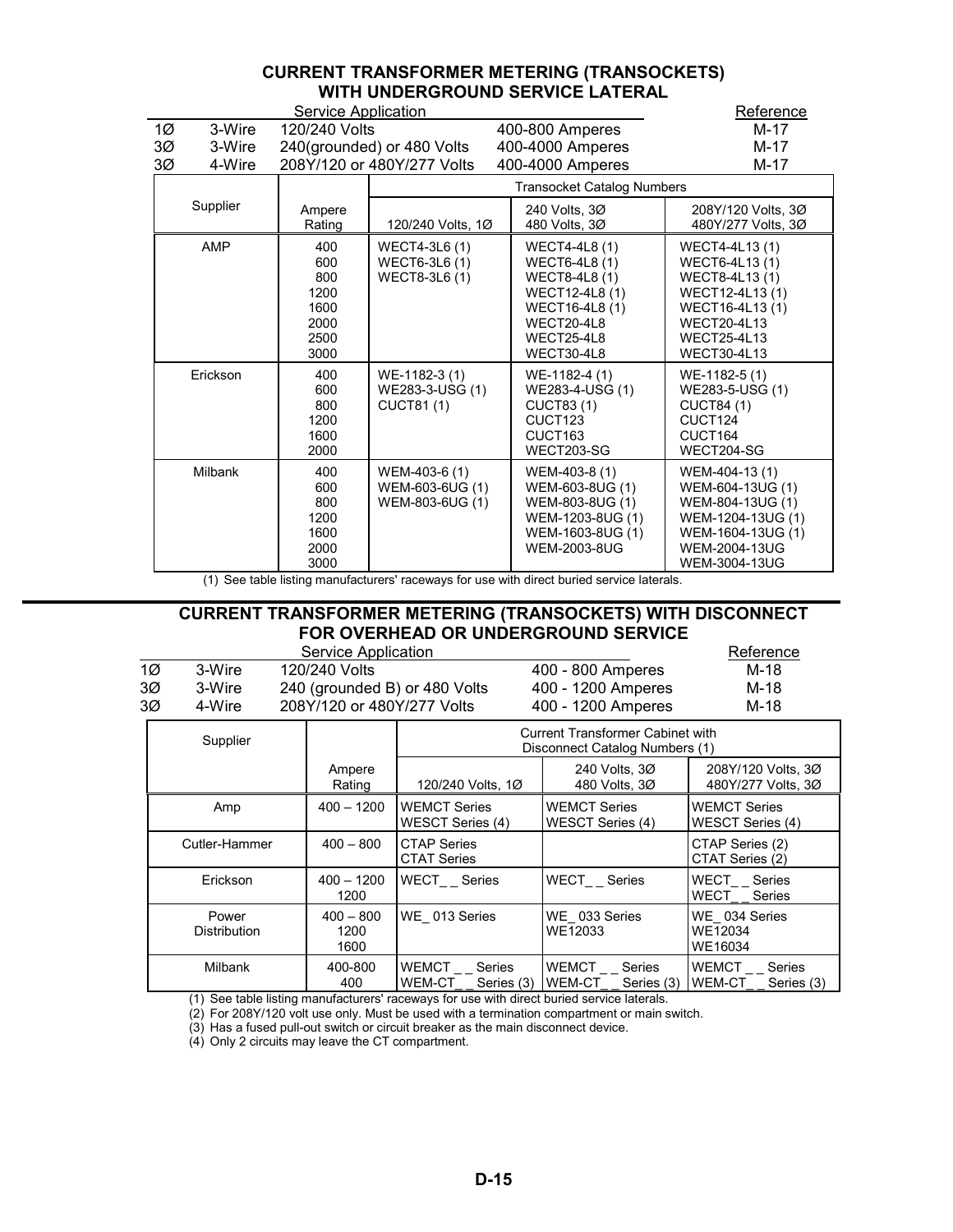## **PAD-MOUNTED CURRENT TRANSFORMER METERING (TRANSOCKETS) WITH UNDERGROUND SERVICE LATERAL**

<span id="page-15-0"></span>

|    |        | Service Application        |                  | Reference |
|----|--------|----------------------------|------------------|-----------|
| 1Ø | 3-Wire | 120/240 Volts              | 400-800 Amperes  | $11 - 14$ |
| 3Ø | 3-Wire | 240(grounded) or 480 Volts | 400-4000 Amperes | U-14      |
| 3Ø | 4-Wire | 208Y/120 or 480Y/277 Volts | 400-4000 Amperes | U-14      |

|                |                                                         | <b>Transocket Catalog Numbers</b>                              |                                                                                                                |                                                                                                                                    |  |  |
|----------------|---------------------------------------------------------|----------------------------------------------------------------|----------------------------------------------------------------------------------------------------------------|------------------------------------------------------------------------------------------------------------------------------------|--|--|
| Supplier       | Ampere<br>Rating                                        | 120/240 Volts, 1Ø                                              | 240 Volts, 30<br>480 Volts, 3Ø                                                                                 | 208Y/120 Volts, 3Ø<br>480Y/277 Volts, 3Ø                                                                                           |  |  |
| <b>AMP</b>     | 400-800<br>1200<br>1600<br>2000<br>2500<br>3000<br>4000 | WESCC4/8-3ACTL6                                                | WESCC48-3ACTL8<br>WESCC12-3ACTL8<br>WESCC16-3ACTL8<br>WESCC20-3ACTL8<br>WESCC25-3ACTL8<br>WESCC30-3ACTL8       | WESCC-48-4ACTL13<br>WESCC12-4ACTL13<br>WESCC16-4ACTL13<br>WESCC20-4ACTL13<br>WESCC25-4ACTL13<br>WESCC30-4ACTL13<br>WESCC40-4ACTL13 |  |  |
| Erickson       | 2000<br>2500<br>3000<br>4000                            |                                                                | PMCTCC3610-WE<br>PMCTCC3611-WE<br>PMCTCC3612-WE<br>PMCTCC3613-WE                                               | PMCTCC4610N-WE<br>PMCTCC4611N-WE<br>PMCTCC4612N-WE<br>PMCTCC4613N-WE                                                               |  |  |
| <b>Milbank</b> | 400<br>600<br>800<br>1200<br>1600<br>2000<br>3000       | <b>WEM-403-6PM</b><br><b>WEM-603-6PM</b><br><b>WEM-803-6PM</b> | <b>WEM-403-8PM</b><br><b>WEM-603-8PM</b><br><b>WEM-803-8PM</b><br>WEM-1203-8PM<br>WEM-1603-8PM<br>WEM-2003-8PM | WEM-404-13PM<br>WEM-604-13PM<br>WEM-804-13PM<br>WEM-1204-13PM<br>WEM-1604-13PM<br>WEM-2004-13PM<br>WEM-3004-13PM                   |  |  |

#### **RACEWAYS FOR USE WITH UNDERGROUND SERVICE LATERALS 400 TO 1600 AMPERES, ALL VOLTAGES**

| Supplier   | Amp<br>Rating | Raceway Catalog Number                            |
|------------|---------------|---------------------------------------------------|
| AMP        | 800           | WW (Available in 36", 48", & 60" lengths.)        |
| Erickson   | 800           | USR (Available in 36", 47", & 59" lengths.)       |
| RJB.       | 800           | CC (Available in 36", 48", & 60" lengths.)        |
| Milbank    | 800           | CCM (Available in 36", 48", & 60" lengths.)       |
| AMP        | 1600(1)       | WWL (Available in 18" & 36" lengths.)             |
| Erickson   | 1600(1)       | USRL (Available in 24", 36", 42", & 54" lengths.) |
| <b>RJB</b> | 1600(1)       | CCL (Available in 22", 36", 48", & 60" lengths.)  |
| Milbank    | 1600 (1)      | CCLM (Available in 22", 36", 48", & 60" lengths.) |

(1) For concrete encased service laterals, the raceway shall extend a minimum of 3 inches to a maximum of 6 inches below final grade.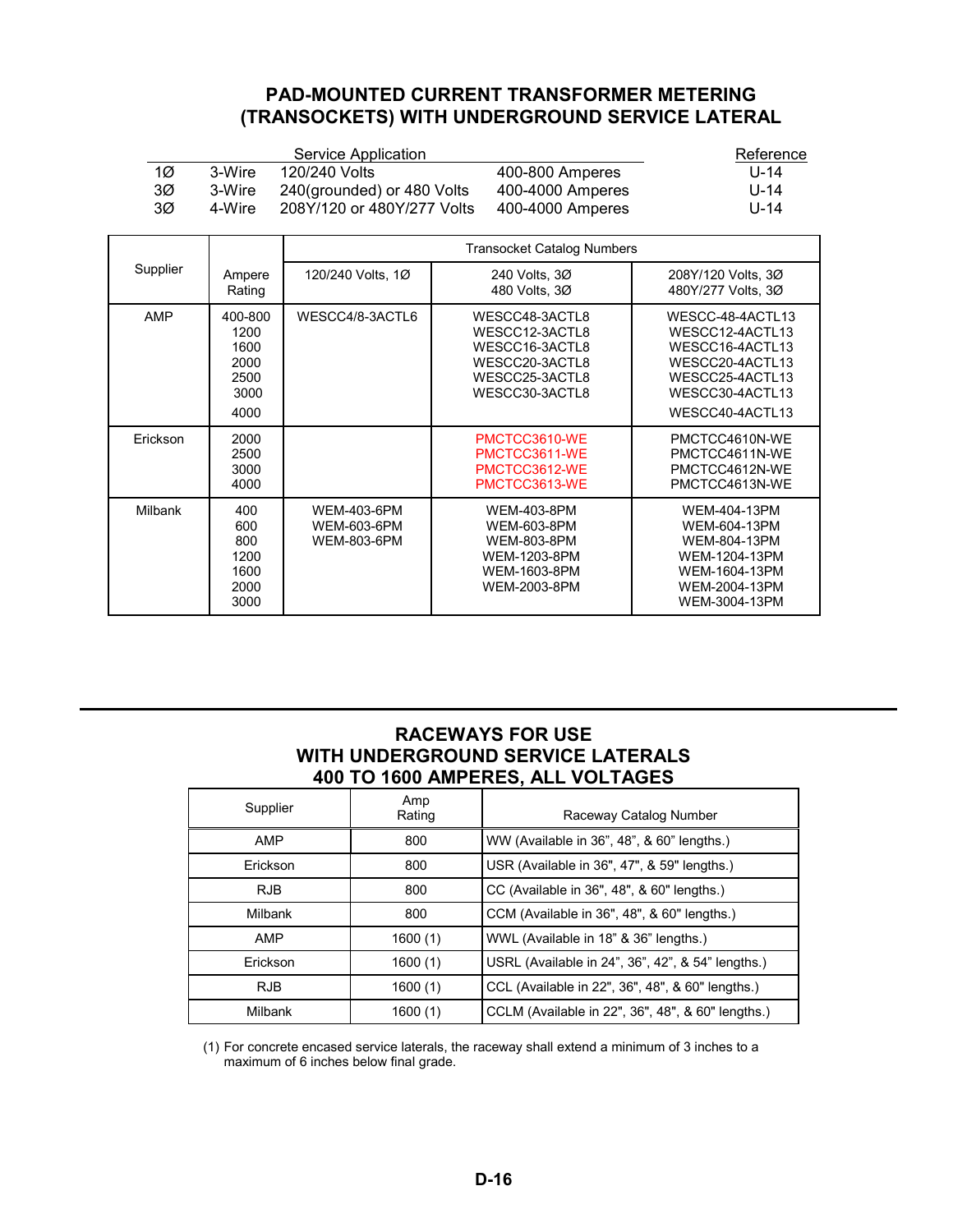# **TRANSFORMER RATED METER SOCKETS**

<span id="page-16-0"></span>

|                      |                |                | Service Application             |                                              | Reference                                               |
|----------------------|----------------|----------------|---------------------------------|----------------------------------------------|---------------------------------------------------------|
| $1\varnothing$       | 3-Wire         |                | 120/240 Volts                   |                                              | M-16 to M-22                                            |
| 3Ø                   | 3-Wire         |                | 240(grounded) or 480 Volts      |                                              | M-16 to M-22                                            |
| 3Ø                   | 4-Wire         |                | 208Y/120 or 480Y/277 Volts      |                                              | M-16 to M-22                                            |
|                      |                |                |                                 | Socket Catalog Numbers                       |                                                         |
| Supplier             |                |                | 120/240 Volts, 1Ø<br>6 Terminal | 240 Volts, 30<br>480 Volts, 3Ø<br>8 Terminal | 208Y/120 Volts, 3Ø<br>480Y/277 Volts, 3Ø<br>13 Terminal |
| AMP                  |                |                | <b>UC7532-XL</b>                | <b>UC3887-XL</b>                             | <b>UC3889-XL</b>                                        |
| Erickson             |                | W-130          | W-330                           | W-340                                        |                                                         |
| <b>Meter Devices</b> |                | 601U3128A6-301 | 601U3128A8-302                  | 601U3128A13-303                              |                                                         |
|                      | <b>Milbank</b> |                | <b>UC7532-XL</b>                | <b>UC3887-XL</b>                             | <b>UC3889-XL</b>                                        |

# **FREE STANDING CURRENT TRANSFORMER COMPARTMENTS WITH MAIN BREAKERS OR FUSED SWITCHES**

|                     | Service Application               |                            |                                                                                              |                                                                                    |                                                                                    | Reference                                                                          |
|---------------------|-----------------------------------|----------------------------|----------------------------------------------------------------------------------------------|------------------------------------------------------------------------------------|------------------------------------------------------------------------------------|------------------------------------------------------------------------------------|
| 1Ø                  | 3-Wire                            |                            | 120/240 Volts                                                                                |                                                                                    |                                                                                    | $M-20$                                                                             |
| 3Ø                  | 3-Wire                            |                            | 240 (grounded) or 480 Volts                                                                  |                                                                                    | M-20                                                                               |                                                                                    |
| 3Ø                  | 4-Wire                            |                            | 208Y/120 or 480Y/277 Volts                                                                   |                                                                                    |                                                                                    | M-20                                                                               |
|                     |                                   |                            |                                                                                              | <b>Catalog Numbers</b>                                                             |                                                                                    |                                                                                    |
| Supplier            | Ampere<br>Rating                  | 120/240 Volts.<br>1Ø       | 240 Volts, 1Ø                                                                                | 480 Volts, 30                                                                      | 208Y/120 Volts, 30                                                                 | 480Y/277 Volts, 3Ø                                                                 |
| AMP                 | 400-4000                          | <b>FMU Series</b>          | <b>FMU Series</b>                                                                            | <b>FMU Series</b>                                                                  | <b>FMU Series</b>                                                                  | <b>FMU Series</b>                                                                  |
| General<br>Electric | 400<br>600<br>800<br>1000<br>1200 | SE6-WE-4-HS<br>SE8-WE-4-HS | SE4-WE-34-HS SE4-WE-356-HS<br>SE6-WE-56-HS<br>SE8-WE-56-HS<br>SE10-WE-56-HS<br>SE12-WE-56-HS | SE4-WE-5-HS<br>SE6-WE-5-HS<br>SE8-WE-5-HS<br>SE10-WE-5-HS<br>SE12-WE-5-HS          | SE4-WE-3-HS<br>SE6-WE-HS<br>SE8-WE-HS<br>SE10-WE-HS<br>SE12-WE-HS                  | SE4-WE-HS<br>SE6-WE-HS<br>SE8-WE-HS<br>SE10-WE-HS<br>SE12-WE-HS                    |
| Square D            | 400<br>600<br>800<br>1000<br>1200 |                            |                                                                                              | <b>CTC-364-CU</b><br>CTC-366-CU<br><b>CTC-368-CU</b><br>CTC-3610-CU<br>CTC-3612-CU | <b>CTC-364-CU</b><br>CTC-366-CU<br><b>CTC-368-CU</b><br>CTC-3610-CU<br>CTC-3612-CU | <b>CTC-364-CU</b><br>CTC-366-CU<br><b>CTC-368-CU</b><br>CTC-3610-CU<br>CTC-3612-CU |

**NOTE:** Manufacturer to provide an approved termination compartment.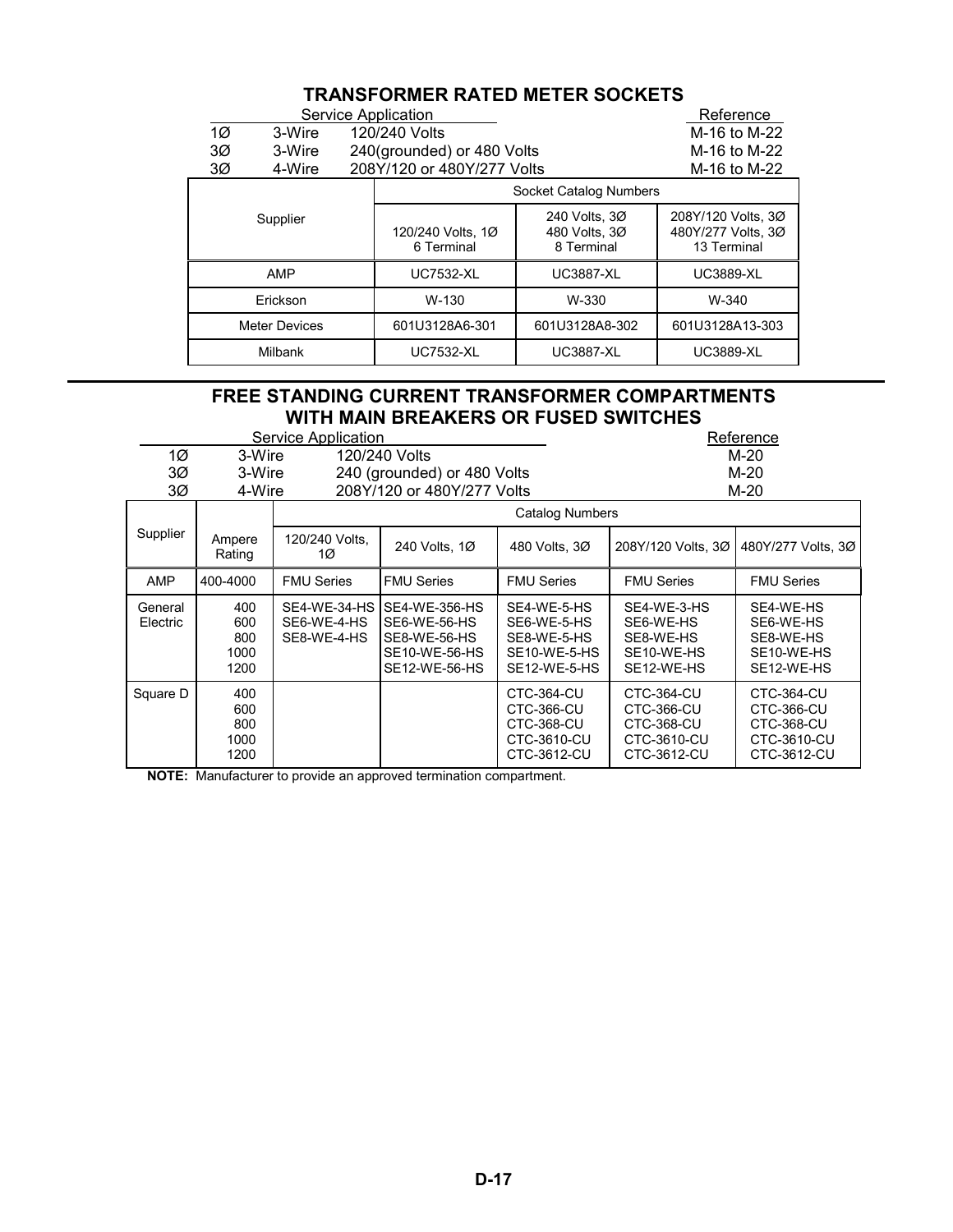# **TERMINATION COMPARTMENTS**

#### <span id="page-17-0"></span>**FOR USE ABOVE GRADE ONLY, WHERE THE SERVICE LATERAL ENTERS THE BOTTOM OF THE COMPARTMENT AND THE LOAD CONDUCTORS LEAVE THE TOP REFERENCE — PAGES U-18, U-19, U-25, U-26, & U-27**

|                         |                                                                       | <b>Catalog Numbers</b>                           |                                                                                                                                                       |                                                                                                                                                               |                                                                                                                                                               |  |
|-------------------------|-----------------------------------------------------------------------|--------------------------------------------------|-------------------------------------------------------------------------------------------------------------------------------------------------------|---------------------------------------------------------------------------------------------------------------------------------------------------------------|---------------------------------------------------------------------------------------------------------------------------------------------------------------|--|
| Supplier                | Ampere<br>Rating                                                      | 120/240 Volt<br>1Ø, 3W                           | 240 or 480 Volt<br>3Ø, 3W                                                                                                                             | 208Y/120 Volt<br>3Ø, 4W                                                                                                                                       | 480Y/277 Volt<br>3Ø, 4W                                                                                                                                       |  |
| AMP $(4)$               | 400<br>600<br>800<br>1000<br>1200<br>1600<br>2000                     | WETC4-3A<br>WETC6-3A<br>WETC8-3A                 | WETC4-8A<br>WETC6-8A<br>WETC8-8A<br>WETC10-8A<br>WETC12-8A<br>WETC16-8A<br>WETC20-8A                                                                  | WETC4-4A<br>WETC6-4A<br>WETC8-4A<br>WETC10-4A<br>WETC12-4A<br>WETC16-4A<br>WETC20-4A                                                                          | WETC4-4A<br>WETC6-4A<br>WETC8-4A<br>WETC10-4A<br>WETC12-4A<br>WETC16-4A<br>WETC20-4A                                                                          |  |
| Cutler-Hammer           | 400<br>800<br>1200                                                    | 1UGPB400R<br>1UGPB800R                           |                                                                                                                                                       | 3UGPB400R<br>3UGPB800R<br>3UGPB1200R                                                                                                                          | 3UGPB400R<br>3UGPB800R<br>3UGPB1200R                                                                                                                          |  |
| Erickson                | 400<br>800<br>1200<br>1600<br>2000<br>2500<br>3000<br>4000            | WETB-365N (1)<br>WETB-367N (1)(2)                | WETB-365 (1)<br>WETB-367 (1)(2)<br>WETB-368 (1)(3)<br>WETB-369 (1)(3)<br>WETB-3610 (1)(3)<br>WETB-3611 (1)(3)<br>WETB-3612 (1)(3)<br>WETB-3613 (1)(3) | WETB-465N (1)<br>WETB-467N (1)(2)<br>WETB-468N (1)(3)<br>WETB-469N (1)(3)<br>WETB-4610N (1)(3)<br>WETB-4611N (1)(3)<br>WETB-4612N (1)(3)<br>WETB-4613N (1)(3) | WETB-465N (1)<br>WETB-467N (1)(2)<br>WETB-468N (1)(3)<br>WETB-469N (1)(3)<br>WETB-4610N (1)(3)<br>WETB-4611N (1)(3)<br>WETB-4612N (1)(3)<br>WETB-4613N (1)(3) |  |
| <b>General Electric</b> | 400<br>800<br>1200                                                    | TMPU4R<br>TMPU8R                                 |                                                                                                                                                       | TMP3U4R<br>TMP3U8R<br>TMP3U12R                                                                                                                                | TMP3U4R<br>TMP3U8R<br>TMP3U12R                                                                                                                                |  |
| Murray                  | 400<br>800<br>1200                                                    | DPB042W<br>DPB082W                               |                                                                                                                                                       | DPB043W<br>DPB083W<br><b>DPB123W</b>                                                                                                                          |                                                                                                                                                               |  |
| Milbank (1)             | 400<br>600<br>800<br>$\alpha$<br>1200<br>1600<br>2000<br>2500<br>3000 | TBM-413-1<br>TBM-613-2<br>TBM-813-2<br>TBM-813-3 | TBM-433-1<br>TBM-633-2<br>TBM-833-2<br>TBM-833-3<br>TBM-1233-4<br>TBM-1633-5<br>TBM-2033-6<br>TBM-2533-7<br>TBM-3033-8                                | TBM-434-1<br>TBM-634-2<br>TBM-834-2<br>TBM-834-3<br>TBM-1234-4<br>TBM-1634-5<br>TBM-2034-6<br>TBM-2534-7<br>TBM-3034-8                                        | TBM-434-1<br>TBM-634-2<br>TBM-834-2<br>TBM-834-3<br>TBM-1234-4<br>TBM-1634-5<br>TBM-2034-6<br>TBM-2534-7<br>TBM-3034-8                                        |  |
| Siemens                 | 400<br>800<br>1200                                                    | <b>WMMB1400</b><br><b>WMMB1800</b>               |                                                                                                                                                       | <b>WMMB3400</b><br><b>WMMB3800</b><br><b>WMMB31200</b>                                                                                                        |                                                                                                                                                               |  |

(1) Has adjustable termination pads that must be in the center or upper position when used as per Pages U-18 & U-19, U-24, U-26, & U-27.

(2) If additional lugs are required use lug kit D-3481B.

(3) If additional lugs are required use lug kit C-686B.

(4) AMP termination compartment catalog numbers will be followed by L# depending on the customer lug choice.

#### **CONTINUED ON NEXT PAGE**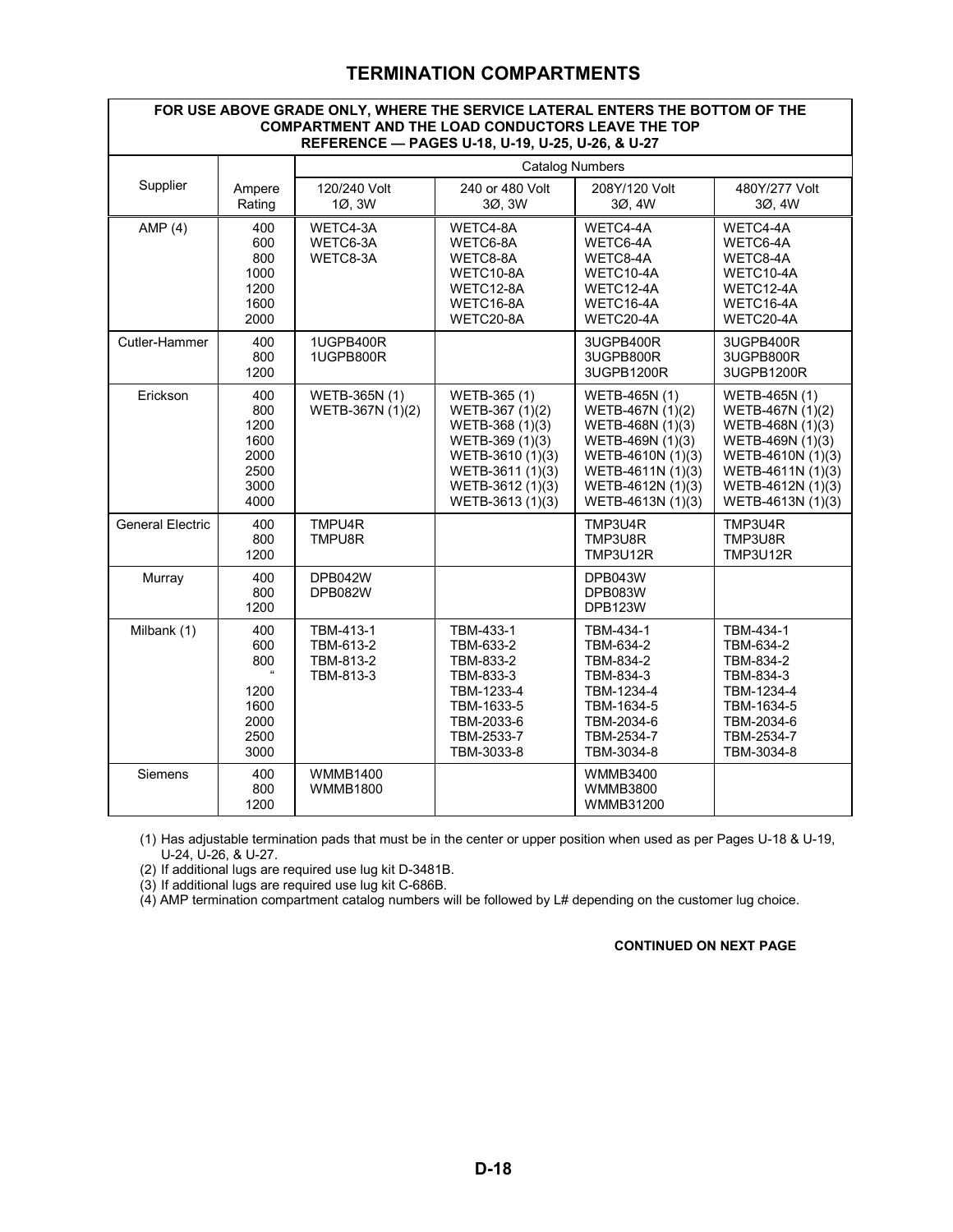#### **TERMINATION COMPARTMENTS (CONTINUED)**

#### <span id="page-18-0"></span>**FOR USE ABOVE GRADE ONLY, WHERE BOTH THE SERVICE LATERAL AND THE LOAD CONDUCTORS ENTER THE BOTTOM OF THE COMPARTMENT (NON-PADMOUNT) (1) REFERENCE — PAGES U-20, U-21, U-22, & U-23**

| NLI LNLNUL — ГАОLУ 0-20, 0-21, 0-22, & 0-23 |                                                   |                                                                |                                                                                                                  |                                                                                                           |                                                                                                                  |
|---------------------------------------------|---------------------------------------------------|----------------------------------------------------------------|------------------------------------------------------------------------------------------------------------------|-----------------------------------------------------------------------------------------------------------|------------------------------------------------------------------------------------------------------------------|
|                                             |                                                   |                                                                | <b>Catalog Numbers</b>                                                                                           |                                                                                                           |                                                                                                                  |
| Supplier                                    | Ampere<br>Rating                                  | 120/240 Volt<br>10, 3W                                         | 240 or 480 Volt<br>30, 3W                                                                                        | 208Y/120 Volt<br>30, 4W                                                                                   | 480Y/277 Volt<br>30, 4W                                                                                          |
| AMP $(4)$                                   | 400<br>600<br>800<br>1000<br>1200<br>1600<br>2000 | WETC4-3A<br>WETC6-3A<br>WETC8-3A                               | WETC4-8A<br>WETC6-8A<br>WETC8-8A<br>WETC10-8A<br>WETC12-8A<br>WETC16-8A<br>WETC20-8A                             | WETC4-4A<br>WETC6-4A<br>WETC8-4A<br>WETC10-4A<br>WETC12-4A<br>WETC16-4A<br>WETC20-4A                      | WETC4-4A<br>WETC6-4A<br>WETC8-4A<br>WETC10-4A<br>WETC12-4A<br>WETC16-4A<br>WETC20-4A                             |
| Erickson                                    | 400<br>800<br>1200<br>1600<br>2000                | WETB-365N<br>WETB-367N (1)                                     | <b>WETB-365</b><br>WETB-367 (1)(3)<br>WETB-368 (2)(3)<br>WETB-369 (2)(3)<br>WETB-3610 (2)(3)                     | <b>WETB-465N</b><br>WETB-467N (1)(3)<br>WETB-468N (2)(3)<br>WETB-469N (2)(3)<br>WETB-4610N (2)(3)         | WETB-465N<br>WETB-467N (1)(3)<br>WETB-468N (2)(3)<br>WETB-469N (2)(3)<br>WETB-4610N (2)(3)                       |
| <b>Milbank</b>                              | 400<br>600<br>800<br>1200<br>1600<br>2000<br>3000 | <b>TBWEM-413-1</b><br><b>TBWEM-613-2</b><br><b>TBWEM-813-2</b> | <b>TBWEM-433-1</b><br>TBWEM-633-2<br>TBWEM-833-2<br>TBWEM-1233-3<br>TBWEM-1633-4<br>TBWEM-2033-6<br>TBWEM-3033-8 | TBWEM-434-1<br>TBWEM-634-2<br>TBWEM-834-2<br>TBWEM-1234-3<br>TBWEM-1634-4<br>TBWEM-2034-6<br>TBWEM-3034-8 | TBWEM-434-1<br><b>TBWEM-634-2</b><br>TBWEM-834-2<br>TBWEM-1234-3<br>TBWEM-1634-4<br>TBWEM-2034-6<br>TBWEM-3034-8 |

(1) If additional lugs are required use lug kit D-3481B.

(2) If additional lugs are required use lug kit C-686B.

(3) Suffix SG indicates optional side gutter for exit of load conductors.

 $(4)$  AMP termination compartment catalog numbers will be followed by L# depending on the customer lug choice.

| FOR OVERHEAD & UNDERGROUND SERVICE, AND WITH MANUFACTURERS BUS CONNECTED<br><b>EQUIPMENT</b><br><b>REFERENCE — PAGE M-19</b> |                            |                                                                                |                                                                                |  |  |  |
|------------------------------------------------------------------------------------------------------------------------------|----------------------------|--------------------------------------------------------------------------------|--------------------------------------------------------------------------------|--|--|--|
| Supplier                                                                                                                     | Ampere                     |                                                                                | <b>Catalog Numbers</b>                                                         |  |  |  |
|                                                                                                                              | Rating                     | 10.3W                                                                          | 3Ø. 4W                                                                         |  |  |  |
| Siemens                                                                                                                      | 400<br>800<br>1200<br>1600 | <b>WTB1400CU</b><br><b>WTB1800CU</b><br><b>WTB11200CU</b><br><b>WTB11600CU</b> | <b>WTB3400CU</b><br><b>WTB3800CU</b><br><b>WTB31200CU</b><br><b>WTB31600CU</b> |  |  |  |

**NOTE:** WSP busway extender required if 4" requirement is not met.

 **CONTINUED ON NEXT PAGE**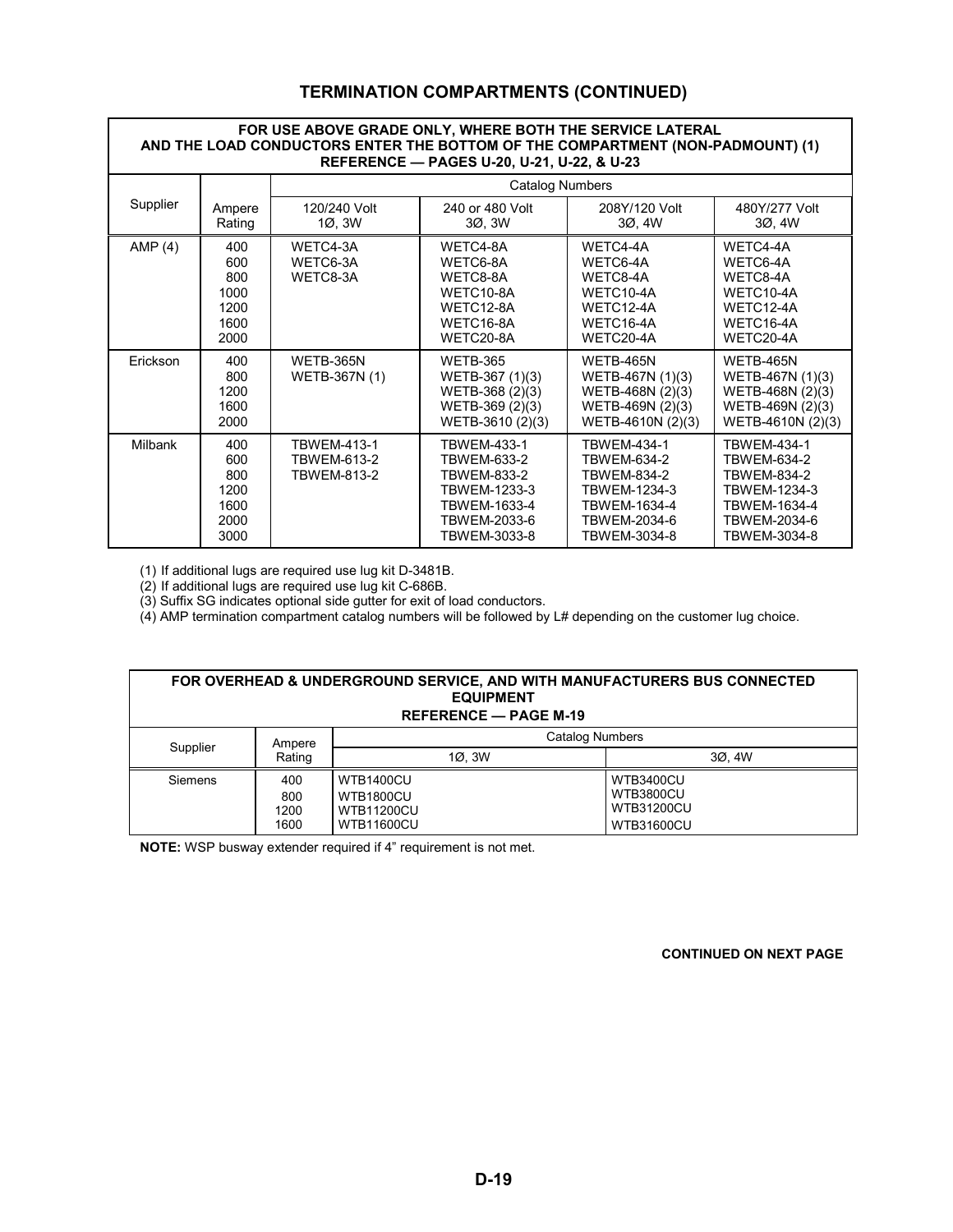#### **TERMINATION COMPARTMENTS (CONTINUED**)

#### **FOR USE ABOVE GRADE ONLY, AND WITH MANUFACTURERS BUS CONNECTED EQUIPMENT REFERENCE — PAGE M-19**

<span id="page-19-0"></span>

| Supplier                | Ampere<br>Rating                          | <b>Catalog Numbers</b>                                                              |                                                                                    |                                                                                                       |                                                                                   |  |
|-------------------------|-------------------------------------------|-------------------------------------------------------------------------------------|------------------------------------------------------------------------------------|-------------------------------------------------------------------------------------------------------|-----------------------------------------------------------------------------------|--|
|                         |                                           | 120/240 Volt<br>1Ø. 3W                                                              | 240 or 480 Volt<br>3Ø. 3W                                                          | 208Y/120 Volt<br>3Ø.4W                                                                                | 480Y/277 Volt<br>30.4W                                                            |  |
| <b>AMP</b>              | 400-4000                                  | <b>FMU Series</b>                                                                   | <b>FMU Series</b>                                                                  | <b>FMU Series</b>                                                                                     | <b>FMU Series</b>                                                                 |  |
| Cutler-Hammer           | 400<br>600<br>800<br>1200<br>1600         | 3MTB400R<br>1MTBE400R(1)<br>3MTB600R<br>1MTB800R (2)<br>1MTBE800R<br>1MTB1600RC (3) |                                                                                    | 3MTB400R<br>3MTBE400R(1)<br>3MTB600R<br>3MTB800R (2)<br>3MTBE800R<br>3MTB1600RC (3)<br>3MTB1600RC (3) |                                                                                   |  |
|                         | 2000                                      |                                                                                     |                                                                                    | WE-TRB4210NCM8CH                                                                                      |                                                                                   |  |
| Erickson                | 400<br>600<br>800<br>1200<br>1600<br>2000 | WE-TRB325N<br>WE-TRB326N<br>WE-TRB327N                                              | WE-TRB325<br>WE-TRB326<br>WE-TRB327<br>WE-TRB328<br>WE-TRB329<br><b>WE-TRB3210</b> | WE-TRB425N<br>WE-TRB426N<br>WE-TRB427N<br>WE-TRB428N<br>WE-TRB429N<br>WE-TRB4210N                     | WE-TRB465N<br>WE-TRB466N<br>WE-TRB467N<br>WE-TRB468N<br>WE-TRB469N<br>WE-TRB4610N |  |
| <b>General Electric</b> | 400<br>600                                | TMP3L4R<br>TMP3L6R                                                                  |                                                                                    | TMP3L4R<br>TMP3L6R<br>TMP3L8R (2)                                                                     |                                                                                   |  |
| Square D                | 400<br>600<br>800<br>1600                 | <b>EZM 1400TB</b><br>EZM 1800TB(4)<br>EZM 1800TB(4)                                 |                                                                                    | <b>EZM 3400TB</b><br>EZM 3800TB(4)<br>EZM 3800TB(4)<br><b>EZM 31600TB</b>                             |                                                                                   |  |

(1) Requires set screw lug kit EPBSL300800.

(2) Requires lug landing kit 3MTB1200CLK.

(3) Requires lug landing kit 3MTB1600CLK.

(4) Requires lug landing kit 73296-876-50.

| FOR USE IN DOWNTOWN MILWAUKEE AREA WITH CONDUIT AND MANHOLE SYSTEM ONLY (1)<br><b>REFERENCE - PAGE U-28</b> |                                                          |                                              |                                                                                                                                    |                                                                                                                             |                                                                                                                                    |
|-------------------------------------------------------------------------------------------------------------|----------------------------------------------------------|----------------------------------------------|------------------------------------------------------------------------------------------------------------------------------------|-----------------------------------------------------------------------------------------------------------------------------|------------------------------------------------------------------------------------------------------------------------------------|
|                                                                                                             |                                                          |                                              | <b>Catalog Numbers</b>                                                                                                             |                                                                                                                             |                                                                                                                                    |
| Supplier                                                                                                    | Ampere<br>Rating                                         | 120/240 Volt<br>1Ø, 3W                       | 240 or 480 Volt<br>30, 3W                                                                                                          | 208Y/120 Volt<br>30, 4W                                                                                                     | 480Y/277 Volt<br>3Ø, 4W                                                                                                            |
| AMP $(4)$                                                                                                   | 400<br>600<br>800<br>1000<br>1200                        | WETC4-3A<br>WETC6-3A<br>WETC8-3A             | WETC4-8A<br>WETC6-8A<br>WETC8-8A<br>WETC10-8A<br>WETC12-8A                                                                         | WETC4-4A<br>WETC6-4A<br>WETC8-4A<br>WETC10-4A<br>WETC12-4A                                                                  | WETC4-4A<br>WETC6-4A<br>WETC8-4A<br>WETC10-4A<br>WETC12-4A                                                                         |
| Erickson                                                                                                    | 400<br>800<br>1200<br>1600<br>2000<br>2500<br>3000       | WETB-365N<br>WETB-367N (2)                   | <b>WETB-365</b><br>WETB-367 (2)<br>WETB-368 (3)<br>WETB-369 (3)<br>WETB-3610 (3)<br>WETB-3611 (3)<br>WETB-3612 (3)                 | <b>WETB-465N</b><br>WETB-467N (2)<br>WETB-468N (3)<br>WETB-469N (3)<br>WETB-4610N (3)<br>WETB-4611N (3)<br>WETB-4612N (3)   | <b>WETB-465N</b><br>WETB-467N (2)<br>WETB-468N (3)<br>WETB-469N (3)<br>WETB-4610N (3)<br>WETB-4611N (3)<br>WETB-4612N (3)          |
| Hoffman                                                                                                     | 200                                                      | A18R126                                      | A18R126                                                                                                                            | A18R126                                                                                                                     |                                                                                                                                    |
| Milbank                                                                                                     | 400<br>600<br>800<br>800<br>1200<br>1600<br>2000<br>3000 | TBM-413-1<br>TBM-613-2<br><b>TBWEM-813-2</b> | TBM-433-1<br>TBM-633-2<br><b>TBWEM-833-2</b><br><b>TBWEM-833-3</b><br>TBWEM-1233-3<br>TBWEM-1633-4<br>TBWEM-2033-6<br>TBWEM-3033-8 | TBM-434-1<br>TBM-634-2<br><b>TBWEM-834-2</b><br>TBWEM-834-3<br>TBWEM-1234-3<br>TBWEM-1634-4<br>TBWEM-2034-6<br>TBWEM-3034-8 | TBM-434-1<br>TBM-634-2<br><b>TBWEM-834-2</b><br><b>TBWEM-834-3</b><br>TBWEM-1234-3<br>TBWEM-1634-4<br>TBWEM-2034-6<br>TBWEM-3034-8 |

(1) Has adjustable termination pads which must be lowered to the lowest position when used as per Page U-25.

(2) If additional lugs are required use lug kit D-3481B.

(3) If additional lugs are required use lug kit C-686B.

(4) AMP termination compartment catalog numbers will be followed by L# depending on the customer lug choice.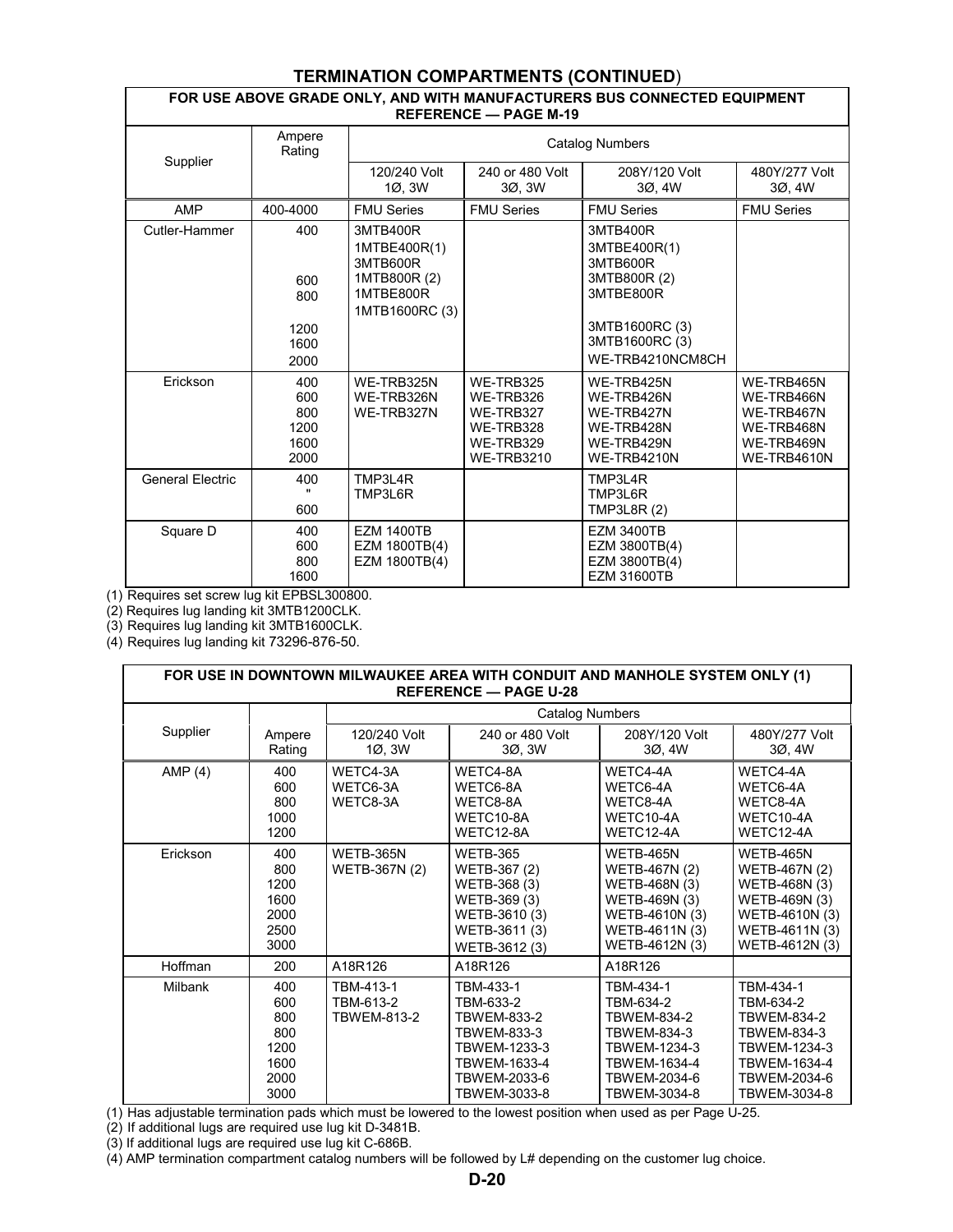## **TERMINATION WITH DISCONNECT/ MAIN BREAKER/FUSE COMBINATION COMPARTMENTS**

|    |        | Service Application | Referen |
|----|--------|---------------------|---------|
| 1Ø | 3-Wire | 120/240 Volt        | M-19    |
| ЗØ | 4-Wire | 208Y/120 Volt       | M-19    |

Experience Application Reference<br>Service Application Reference<br>N-19

<span id="page-20-0"></span>

|                         |                                                             | <b>Catalog Number</b>                                                                     |                                                                                                                                                               |                                                                                                                      |  |
|-------------------------|-------------------------------------------------------------|-------------------------------------------------------------------------------------------|---------------------------------------------------------------------------------------------------------------------------------------------------------------|----------------------------------------------------------------------------------------------------------------------|--|
| Supplier                | <b>Ampere Rating</b>                                        | 120/240 Volt, 1Ø, 3W                                                                      | 208Y/120 Volt, 3Ø, 4W                                                                                                                                         | 480Y/277 Volt, 3Ø, 4W                                                                                                |  |
| AMP                     | 400-4000 (2)                                                | <b>FMU Series</b>                                                                         | <b>FMU Series</b>                                                                                                                                             | <b>FMU Series</b>                                                                                                    |  |
| <b>Cutler Hammer</b>    | 400(1)<br>600(2)<br>800(2)<br>1200(2)<br>1600(2)<br>2000(2) | 1MFS400RUG<br>1M(H)CB400RCL<br>1MFS600RUG<br>1M(H)CB600RCL<br>1MFS800RUG<br>1M(H)CB800RCL | 3MFS400RUG<br>3M(H)CB400RCL<br>3MFS600RUG<br>3M(H)CB600RCL<br>3MFS800RUG<br>3M(H)CB800RCL<br>3MFS1200RUG (5)<br>3PMB1200R (6)<br>3PMB1600RCCL<br>3PMB2000RCCL |                                                                                                                      |  |
| Erickson                | 400(1)<br>600(2)<br>800(2)<br>1200(2)<br>1600(2)            | CM-BFMS325N<br>CM-BFMS326N<br>CM-BFMS327N                                                 | CM-BFMS425N<br>CM-BFMS426N<br>CM-BFMS427N<br>CM-VLB448N-LE<br>CM-VLB449N-LE (3)<br>CM-VLB449N-LE-CM9 (4)                                                      | 6CM-BFMS465N<br>6CM-BFMS466N<br>6CM-BFMS467N<br>6CM-VLB448NG6-LE<br>6CM-VLB449NG6-LE (3)<br>6CM-VLB449NG6-LE-CM9 (4) |  |
| <b>General Electric</b> | 400(1)<br>600(2)<br>800(2)<br>1200(2)                       | TMPFB4RCLL-MOD-1<br>TMPFB6RCLL-MOD-1<br>TMPFB8RCLL-MOD-1                                  | TMP3FB4RCLL-MOD-1<br>TMP3FB6RCLL<br>TMP3FB8RC LL<br>TMP3FB12RCLLT                                                                                             |                                                                                                                      |  |
| Murray                  | 400(1)<br>600(2)<br>800(2)                                  | DT042UW<br>DT062UW<br>DT082UW                                                             | DT043UW<br>DT063UW<br>DT083UW                                                                                                                                 |                                                                                                                      |  |
| Siemens (9)             | 400(1)<br>600(2)<br>800(2)<br>1000(2)<br>1200(2)            | <b>WEB1400B</b><br><b>WEB1600B</b><br><b>WEB1800B</b>                                     | <b>WEB3400B</b><br><b>WEB3600B</b><br>WEB3800B<br><b>WEB31000B</b><br>WEB31200B                                                                               |                                                                                                                      |  |
| Square D                | 400(1)<br>600(2)<br>800(2)<br>1000(2)<br>1200(2)<br>1600(2) | EZM 1400 CBU/ FSU<br><b>EZM 1600 CBU / FSU</b><br><b>EZM 1800 CBU / FSU</b>               | <b>EZM 3400 CBU / FSU</b><br>EZM 3600 CBU / FSU<br><b>EZM 3800 CBU / FSU</b><br><b>EZM 31000 CBU / FSU</b><br>EZM 31200 CBU / FSU<br>EZM 31600 CBU / FSU      |                                                                                                                      |  |
| T & B/Anchor            | 400(1)<br>600(2)<br>800(2)                                  | MFS4RNUG-TB<br>MFS6RNUG-TB<br>MFS8RNUG-TB                                                 | M3FS4RNUG-TB<br>M3FS6RNUG-TB<br>M3FS8RNUG-TB                                                                                                                  |                                                                                                                      |  |

(1) Requires set screw connectors on line side lug landing pad for terminating the service lateral.

(2) Requires bolts or studs for WE supplied 2-hole compression lugs on the line side lug landing pad for terminating service lateral.

(3) 1200A horizontal main bus.

(4) 1600A horizontal main bus.

(5) 3 Phase main fusable switch.

(6) 3 Phase main breaker.